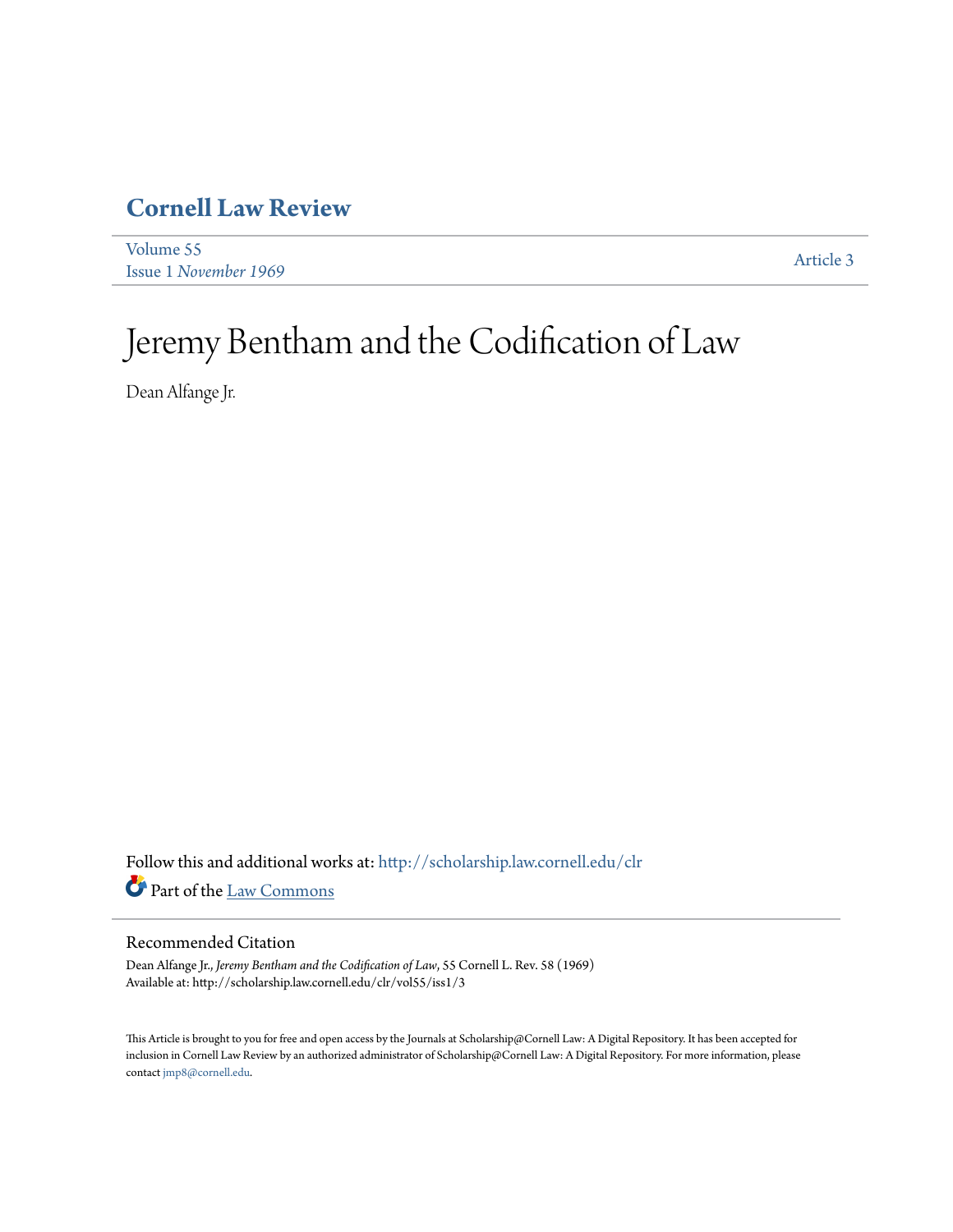### JEREMY **BENTHAM AND** THE CODIFICATION OF LAW

#### *Dean Alfange, Jr.t*

*I*

Young Jeremy Bentham was a most precocious lad. He learned the alphabet before he could speak; at the age of three he was discovered reading Rapin's *History of England* with great interest; he began his study of Latin and Greek at the age of four, and by eight was turning out a considerable quantity of respectable poetry in both these languages, a habit which earned him quite a reputation in the boarding school he entered at that age.<sup>1</sup> In 1760, when he was twelve, he was ready to enter Oxford, and three years later he received his bachelor's degree from that institution.2

Bentham's father, a prosperous attorney, had great hopes of a successful legal career for his brilliant son, and, at his father's urging, Jeremy, at fifteen, upon receipt of his first degree, began the study of law. He proved particularly unsuited for a career as a practicing lawyer, however, although for a brief period in 1767, immediately following his final departure from Oxford, he dutifully endeavored to use his legal training professionally. But his distaste for this profession was manifest from the outset; many years later, he declared that "I went to the bar as the bear to the stake."<sup>3</sup> His first client asked him to institute a suit to recover the sum of fifty pounds, but Bentham advised him not to waste his money attempting to sue and sent him away. The remainder of his cases met with roughly the same degree of success.<sup>4</sup>

Bentham's utter failure at the bar was not due to a lack of interest in the law but rather to a completely negative attitude toward its practice, which was occasioned by his contempt for judges and lawyers

**t** Assistant Professor of Government, University of Massachusetts. A.B. 1950, Hamilton College; M.A. 1960, University of Colorado; Ph.D. 1967, Cornell University.

**<sup>1</sup>** 10 **J. BENTEAm, THE** WoRKs OF **JEREmy BENTtAm** 1-32 **(J.** Bowring ed. 1843) [hereinafter cited as WoRKs]. Volumes 10 and 11 of the *Works* contain a biography of Bentham by J. Bowring, which has been described by Leslie Stephen, not altogether undeservedly, as "one of the worst biographies in the language." 1 L. **STEPHEN, THE** ENGLISH **UTILrrAR**iANs **225** (1902). *See also* C.W. EVERETr, **THE EDUCATION OF JEREMY** BENTHAM 1-22 (1931).

<sup>2</sup> **10** WoRKs 35-45; EVERETT, *supra* note 1, at 27-36.

**<sup>8 10</sup>** WoRKs **78.**

<sup>4</sup> *Id.* **51, 78;** EvER=r, *supra* note **1,** at 48-49.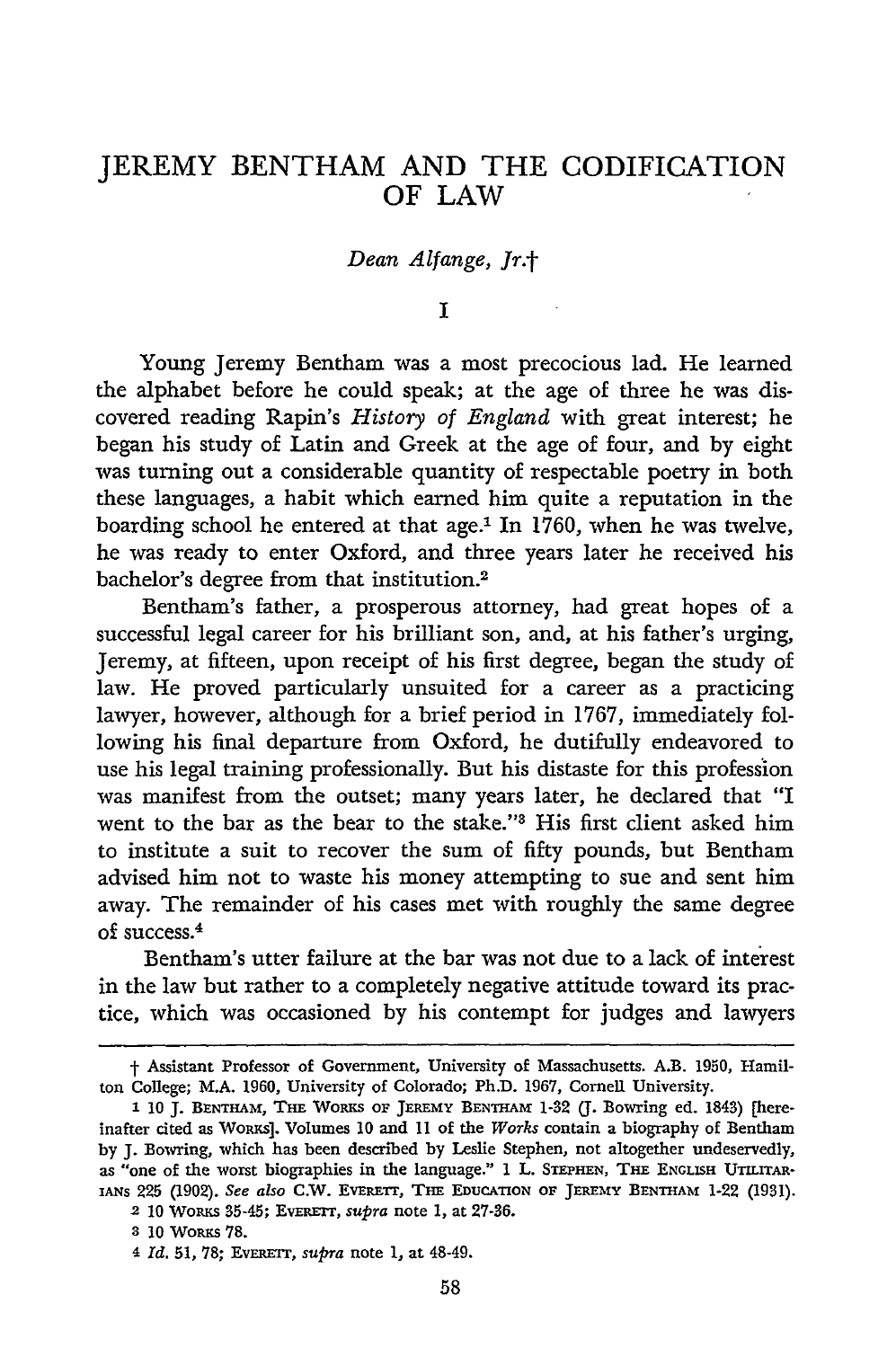who steadfastly opposed any reform of the obsolete features of eighteenth-century English law, and who preferred, instead, to take lucrative advantage of the opportunities for exorbitant fees afforded by an archaic legal system. His recognition of the unsatisfactory nature of existing law had come at an early age, and, at sixteen, on hearing lectures given by William Blackstone, first Vinerian Professor of English Law at Oxford, which were to become the basis of the famous *Commentaries on the Laws of England,* he was greatly repelled. His instant dislike for Blackstone, in fact, prompted his first published work, *Fragment on Government,* which appeared in 1776 and was an attack on one part of the Introduction to the *Commentaries.* The *Fragment on Government* was initially published anonymously, but a second edition appeared in 1828, and in the Historical Preface to that edition Bentham explained his reaction to his professor:

The lecturer, as *any body* may see, *shewed* the King how Majesty is God upon earth: Majesty could do no less than make him a Judge for it. Blasphemy is-saying any thing a Judge can gratify himself, or thinks he can recommend himself, by punishing a man for. If tailoring a man out with God's *attributes,* and under that very name, is blasphemy, none was ever so rank as Blackstone's. The Commentaries remain unprosecuted; the poison still injected into all eyes: piety is never offended by it: it *may be* perhaps, should piety in high places ever cease to be a tool of despotism.

I, too, heard the lectures; age, sixteen; and even then, no small part of them with rebel ears. The *attributes,* I remember, in particular, stuck in my stomach. No such audacity, however, as that of publishing my rebellion, was at that time in my thoughts.5

Bentham's aversion toward the *Commentaries,* and toward the lectures from which that work was drawn, arose largely from the rapturous praise with which Blackstone depicted English law and from Blackstone's almost total unwillingness to notice any defect in the English legal system. When, in the concluding passage of the *Commentaries,* Blackstone admitted the existence of certain faults in the law, he surrounded this admission with paeans of adulation, as if to emphasize the minor and easily forgivable nature of these defects. It was this concluding passage that best expressed the tone of the work which served to infuriate Bentham:

Of a constitution, so wisely contrived, so strongly raised, and so highly finished, it is hard to speak with that praise, which is justly and severely its due:- the thorough and attentive contemplation

**<sup>5</sup>**Bentham, *Preface* to **J. BENTHAM, FRAGMENT ON GOVERNMNENT,** in 1 WoRKS at 249 (Unless otherwise noted, all emphasis in quotations appears in the source.)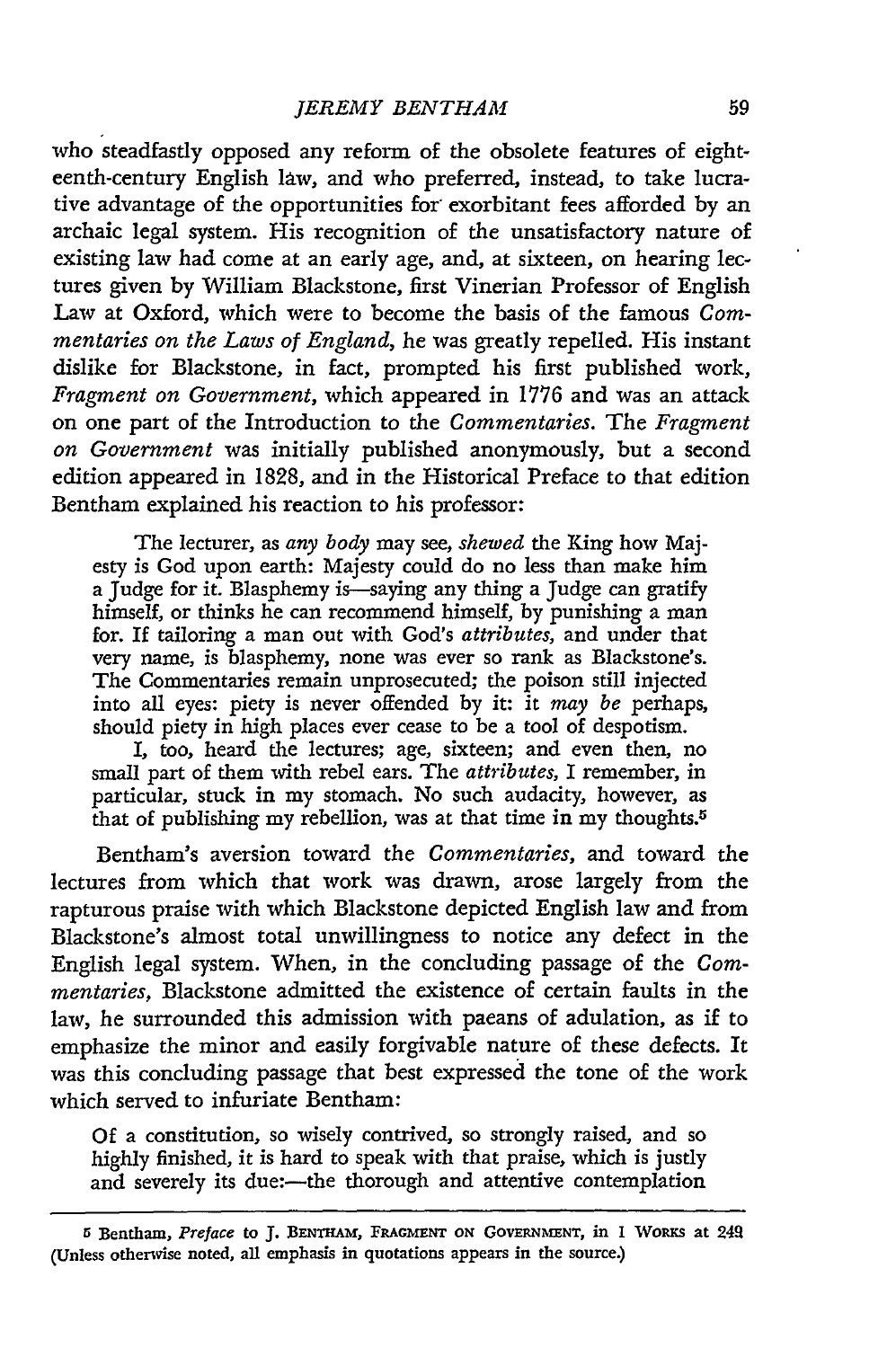$\sim$  of it will furnish its best panegyric. It hath been the endeavour of these commentaries, however the execution may have succeeded, to examine its solid foundations, to mark out its extensive plan, to explain the use and distribution of its parts, and from the harmonious concurrence of those several parts, to demonstrate the elegant proportion of the whole. We have taken occasion to admire at every turn the noble monuments of ancient simplicity, and the more curious refinements of modern art. Nor have its faults been concealed from view; for faults it has, lest we should be tempted to think it of more than human structure; defects, chiefly arising from the decays of time, or the rage of unskilful improvements in later ages. To sustain, to repair, to beautify this noble pile, is a charge intrusted principally to the nobility, and such gentlemen of the kingdom, as are delegated **by** their country to parliament. The protection of THE LIBERTY OF BRITAIN is a duty which they owe to themselves, who enjoy it; to their ancestors, who transmitted it down; and to their posterity, who will claim at their hands this, the best birthright, and noblest inheritance of mankind.<sup>6</sup>

Yet the eighteenth century was not the appropriate time for lavish praise of English law. As Professor R. H. Graveson has noted, "The eighteenth century is notably conspicuous for its almost complete lack of legal reform and legal development."7 Satisfaction with the law had led to its stagnation, and as society changed through the course of the century the law simply failed to keep pace. The general optimism and complacency which pervaded England in the years following the constitutional settlement of **1689,** together with a system of parliamentary representation based on rotten boroughs and, at the end of the century, revulsion with the excesses of the Jacobins, had effectively obstructed any systematic reform of the law, particularly since the ruling classes maintained a vested interest in the preservation of the existing legal rules. As Sir Roland K. Wilson has observed:

During the first forty years of the reign of George **III** it would be hard to point out a single statute, within the domain of private law, which with our present lights we can unhesitatingly set down as an improvement; very few indeed of which it can be said that they were even honestly intended by their authors to promote the well-being of the people at large as distinguished from the immediate interest of the Government of the day, or, at most, of the limited class which alone had an appreciable share of political 8 power.

**8** R. WILSON, **HISTORY OF MODERN ENGLISH LAW 157 (1875).** This work contains a care**ful** and detailed description **of** the status **of** English law **in** the 18th century. *Id.* **at** 1-132.

**<sup>6</sup>** 4 W. **BLACKSTONE, COMMENTARIES ON THE LAWs** OF **ENGLAND 442-43 (8th ed. 1778).**

**<sup>7</sup>** Graveson, *The Restless Spirit of English Law,* **in** JEREMY **BENTHAM AND THE LAiv** 101-02 **(G.** Keeton **& G.** Schwarzenberger eds. 1948).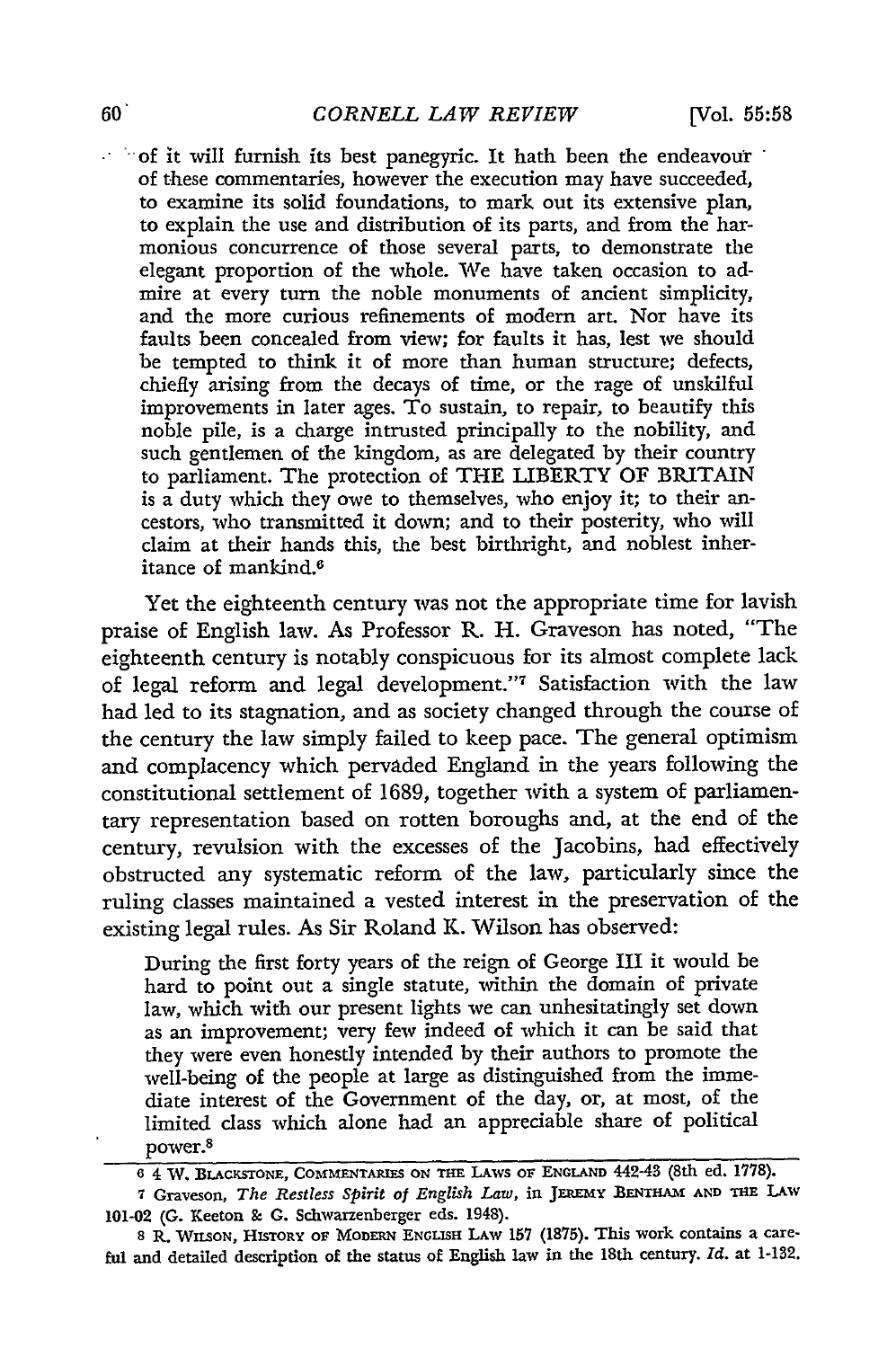In eighteenth-century England, criminal law did not extend to cover many antisocial acts; yet capital punishment was required for relatively trivial offenses. Law taxes placed undue burdens on litigants; extremely complicated rules of procedure delayed decisions and made justice costly; and obsolete rules of evidence made informed judgments far more difficult. Moreover, throughout the century a constantly increasing demand was placed on the courts to deal with cases that did not fit within the archaic categories established by the existing law. These new and complex cases were dealt with by the expedient of forcing them into the old categories through the use of elaborate and cumbersome legal fictions. These fictions were both "noxious" and "useless," as they have been described by one of Blackstone's successors in the Vinerian Chair at Oxford,9 and the asinine complacency which sustained them thrived on Blackstone's adulatory phrases, even though a legal system built on such fictions could hardly be other than chaotic.

It was in recognition of this acute state of disorder that Jeremy Bentham chose to devote his life to the cause of law reform. He was dedicated to the belief that justice, order, certainty, and simple procedure could be implanted permanently into any legal system through the adoption of a comprehensive but concise legal code. However, he realized that it was necessary to shatter the smug satisfaction with which English law was then Viewed before a demand could be created for the adoption of such a code. Consequently, he took for himself the role of censor rather than expositor of the law and undertook to observe what the law "ought to be" rather than merely to observe what it is.10 As he wrote:

From the view of these abominations resulted a passionate desire of seeing them cleared away. It soon appeared that to cleanse the Augean stables to any purpose there was no other way than to pour in a body of severe and steady criticism and to spread it over the whole extent of the subject in one comprehensive unbroken tide. This I determined to attempt: and whatever might be the success, it seemed that the labor of a life, as of a thousand more if I had them would not be ill-bestowed in the endeavor.<sup>11</sup>

#### II

In 1768 Jeremy Bentham, then twenty years old, read Joseph Priestley's *Essay on Government,* and there he found a mention of the

**1969]**

**<sup>9</sup>** A.V. DICEY, **LAW AND PUBLIC OPINION IN ENGLAND 91 (1905).**

**<sup>10</sup>** Bentham, *supra* note **5,** at **229.**

**<sup>11</sup>**Unpublished **manuscript,** *quoted in* **C.W.** Everett, *Introduction* to **J. BENTiAM,** THE LIMITS OF JURISPRUDENCE DEFINED 4 (1945).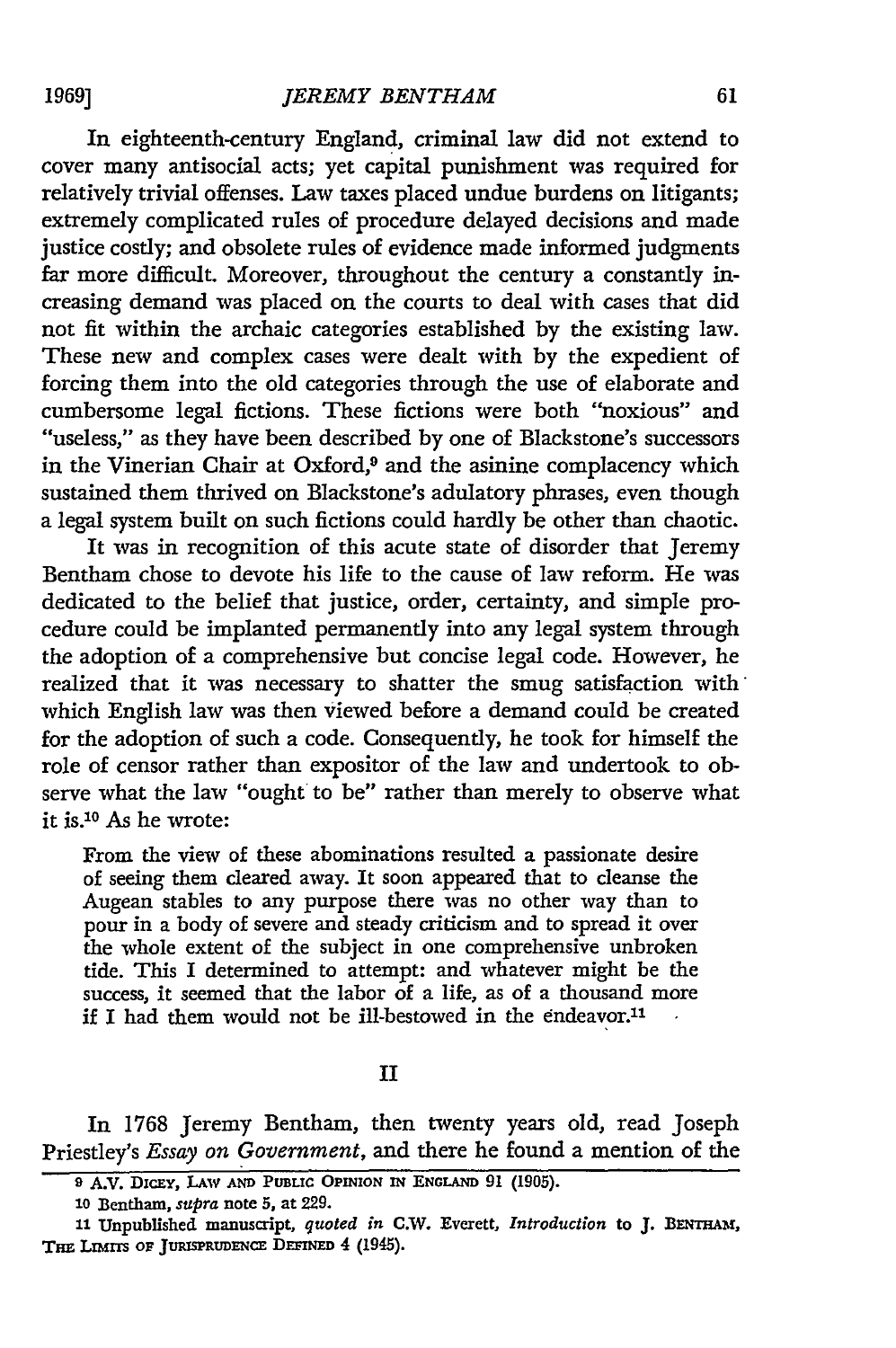concept of "the greatest happiness of the greatest number." Bentham reports that upon seeing those words he exclaimed "Eureka," for, like Archimedes, he had made a monumental discovery.12 Helvetius's *De l'Esprit* also had a profound effect on Bentham when he read it shortly after his experience with Priestley's work. Bowring relates that upon reading Helvetius, Bentham began to consider seriously his future career:

"Have I a *genius* for anything? What can *I* produce? That was the first inquiry he [Bentham] made of himself. Then came another: "What of all earthly pursuits is the most important?" Legislation, was the answer Helvetius gave. "Have I a genius for legislation?" Again and again was the question put to himself. He turned it over in his thoughts: he sought every symptom he could discover in his natural disposition or acquired habits. "And have I indeed a genius for legislation? **I** gave myself the answer, fearfully and tremblingly-Yes!"13

Bentham was to live for sixty-four years after his exposure to Priestley and Helvetius in 1768, and in those years he was to strive to advance by his multitudinous writings the principle of utility-the principle by which actions are judged according to the likelihood of their bringing about "the greatest happiness of the greatest number," "happiness" being defined as the maximization of pleasure and the minimization of pain. This principle served him as a standard by which legislation and legal rules could be judged. Did a rule of law, either substantive or procedural, operate to bring about the greatest happiness of the greatest number? If so, it was a wise rule; if not, it was indefensible, and it was the task of the legislature to replace it immediately with a new rule which met the requirements of this principle.

His most important work, *Introduction to the Principles of Morals and Legislation,* published in 1789, begins with his most famous words in defense of the principle of utility:

**13 10** Woaxs **27.**

**<sup>12</sup>** Bowring, *History of the Greatest-Happiness Principle,* in **I J. BENTHAm,** DEONTOLoGy **00** (1834). The phrase was, of course, not original with Priestley. Bentham himself had encountered it earlier, for he had read Beccaria's *Dei delitti e delle pene* in the original Italian soon after it appeared in 1764, and Beccaria had used it. EvERETT, *supra* note **1,** at 47. Moreover, as early as **1725** Francis Hutcheson had stated, in his *Enquiry Concerning Moral Good and Evil,* that "that action is best which secures the greatest hap. piness of the greatest number." *See* 1 **STEPHEN,** *supra* note **1,** at **178** n.3. **And** Helvetius in **1758,** in *De l'Esprit,* had declared that the greatest happiness for the greatest number was the proper basis for legislation. *See* **E.** HALtVY, **THE** GRO-W **OF PHILOSoPHIc RADIcALISM** 20-21 (M. Morris transl. **1952).**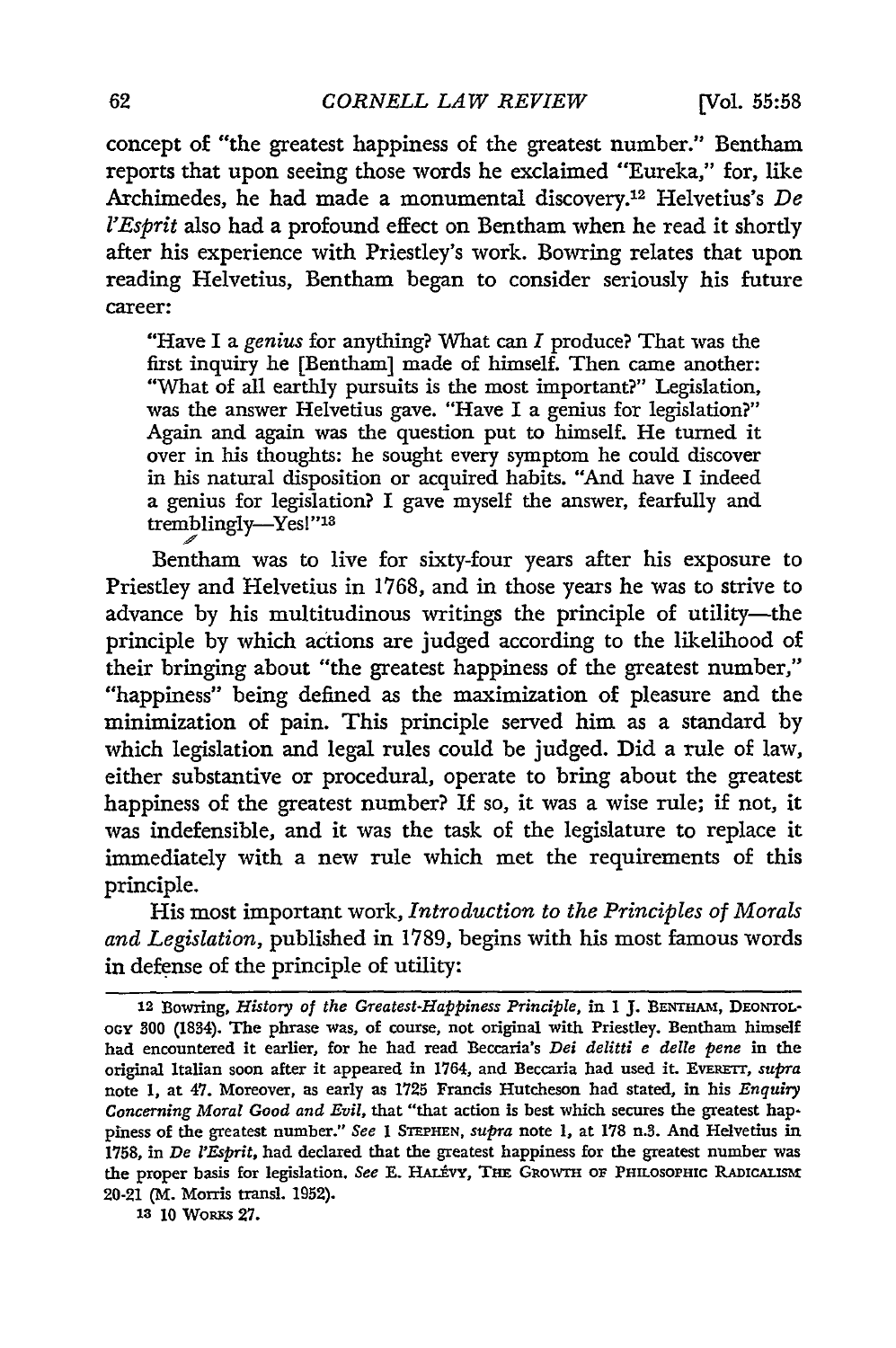Nature has placed mankind under the governance of two sovereign masters, *pain and pleasure.* It is for them alone to point out what we ought to do, as well as to determine what we shall do. On the one hand the standard of right and wrong, on the other the chain of causes and effects, are fastened to their throne. They govern us in all we do, in all we say, in all we think: every effort we can make to throw off our subjection, will serve but to demonstrate and confirm it. In words a man may pretend to abjure their empire: but in reality he will remain subject to it all the while. The *principle of utility* recognises this subjection, and assumes it for the foundation of that system, the object of which is to rear the fabric of felicity by the hands of reason and of law.14

Each individual naturally follows the course of action that will maximize his own pleasure and minimize his own pain-and thereby insures the greatest possible happiness for himself. There is, of course, no assurance that the sum of these selfish actions will automatically total "the greatest happiness of the greatest number," since an act which may bring its initiator a small amount of pleasure could conceivably spread misery and, therefore, pain among large numbers. The "fabric of felicity," Bentham realized, would have to be reared **"by** the hands of reason and of law." Reason would be used to acquaint men with the principle of utility and to persuade them that it would ultimately be in their interest to act in accordance with the dictates of that principle. Law would be used to coerce those who remained recalcitrant, by offsetting the personal pleasure that might be obtainable from an act contrary to the principle of utility through the imposition of pain in the form of punishment.

However, if the purpose of law was to be the furtherance of the principle of utility, it was essential that each individual law be designed in strict accordance with that principle. How this could be done Bentham, with his "genius for legislation," sought to demonstrate. Above all, he was convinced that since legislation was a science, laws should be drawn up by scientists like himself, who understood the principle of utility and who could determine what laws would do most to provide the greatest happiness of the greatest number. There could be no room for haphazard legal development. Laws drawn up by scientists would be placed in the form of a code, and nothing that did not appear in the code would be law. This would, of course, exclude all judge-made law, and at this point Bentham's theory came into direct conflict with the traditions of the English common law.

**<sup>14</sup> J. BENTHAM, INTRODUCTION TO THE PRINCIPLES OF MORALS AND LEGISLATION,** *in* **I WoRKs** 1.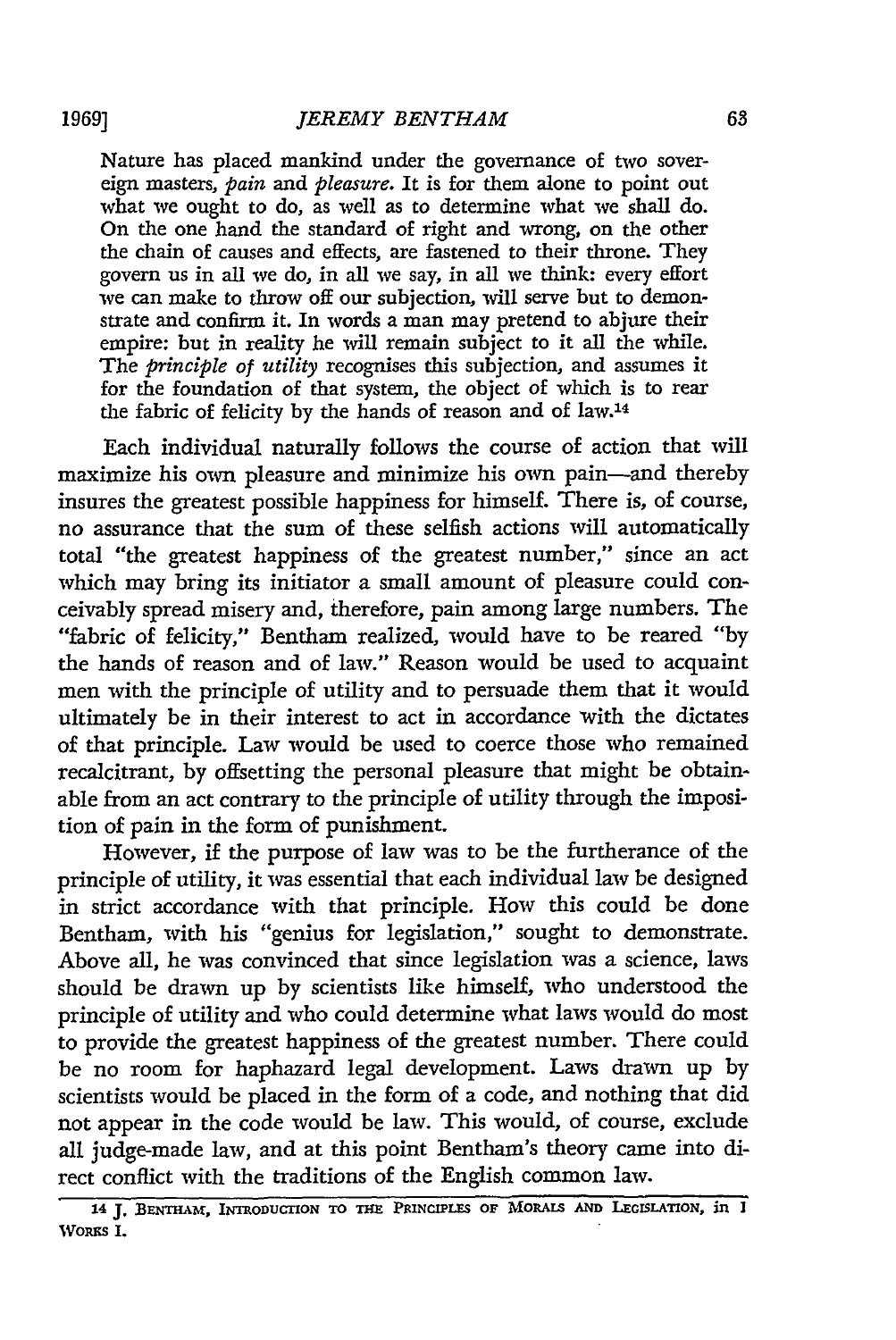**[Vol. 55:58**

According to Bentham, there were four principal objects of civil law, which were subordinate only to the principle of utility; these were subsistence, abundance, equality, and security.15 Of these, by far the most important was the principle of security. Law can do nothing directly to serve the aim of subsistence; the pleasure of enjoyment and the pain of want provide the motives for men to obtain subsistence for themselves, and there is no need for the sanction of law to augment the physical sanctions already present.<sup>16</sup> Similarly, no laws are necessary to coerce men to seek abundance to serve as a protection against famines, wars, and accidents; the pleasure of enjoyment is again enough.<sup>17</sup> However, if men do not require the sanction of law in order to seek to obtain for themselves subsistence and abundance, they do require the sanction of law to insure that they will be free to enjoy the materials of subsistence and abundance for which they have labored. This is the principle of security, and Bentham declares that the law must be especially concerned with the attainment of this object:

The Law does not say to a man, *"Work and I will reward you;"* but it says to him, *"Work,* and by stopping the hand that would take them from you, *I will ensure to you the fruits of your labour,* its natural *and sufficient reward, which, without me, you could not preserve."* If industry creates, it is the law which preserves: if, at the first moment, we owe every thing to labour, at the second, and every succeeding moment, we owe every thing to the  $law<sup>18</sup>$ 

The principle of security, therefore, has been termed the *"disappointment preventing principle."'19* Life is based on a series of expectations and hopes--"it is **by** means of this that the successive moments which compose the duration of life are not like insulated and independent points, but become parts of a continuous whole."20 "The principle of security comprehends the maintenance of all these hopes;"<sup>21</sup> therefore, the chief purpose of law is to guard against their disturbance, for the disappointment of settled expectations produces a particularly intense pain. So important is the principle of security that the fourth object of law, the principle of equality, must always yield before it. Bentham states this unequivocally:

**<sup>15</sup> J. BENTHAM, PRINCIPLES OF THE CIVM CODE,** in **1** WoRKs 302.

*<sup>16</sup> Id.* **at 303.**

*<sup>17</sup> Id.* at 304.

**<sup>18</sup>** *Id.* at **308.**

**<sup>19</sup>** *HAL VY, supra* note **12,** at 46.

**<sup>20 1</sup>** WoRKs 808.

**<sup>21</sup>** *Id.*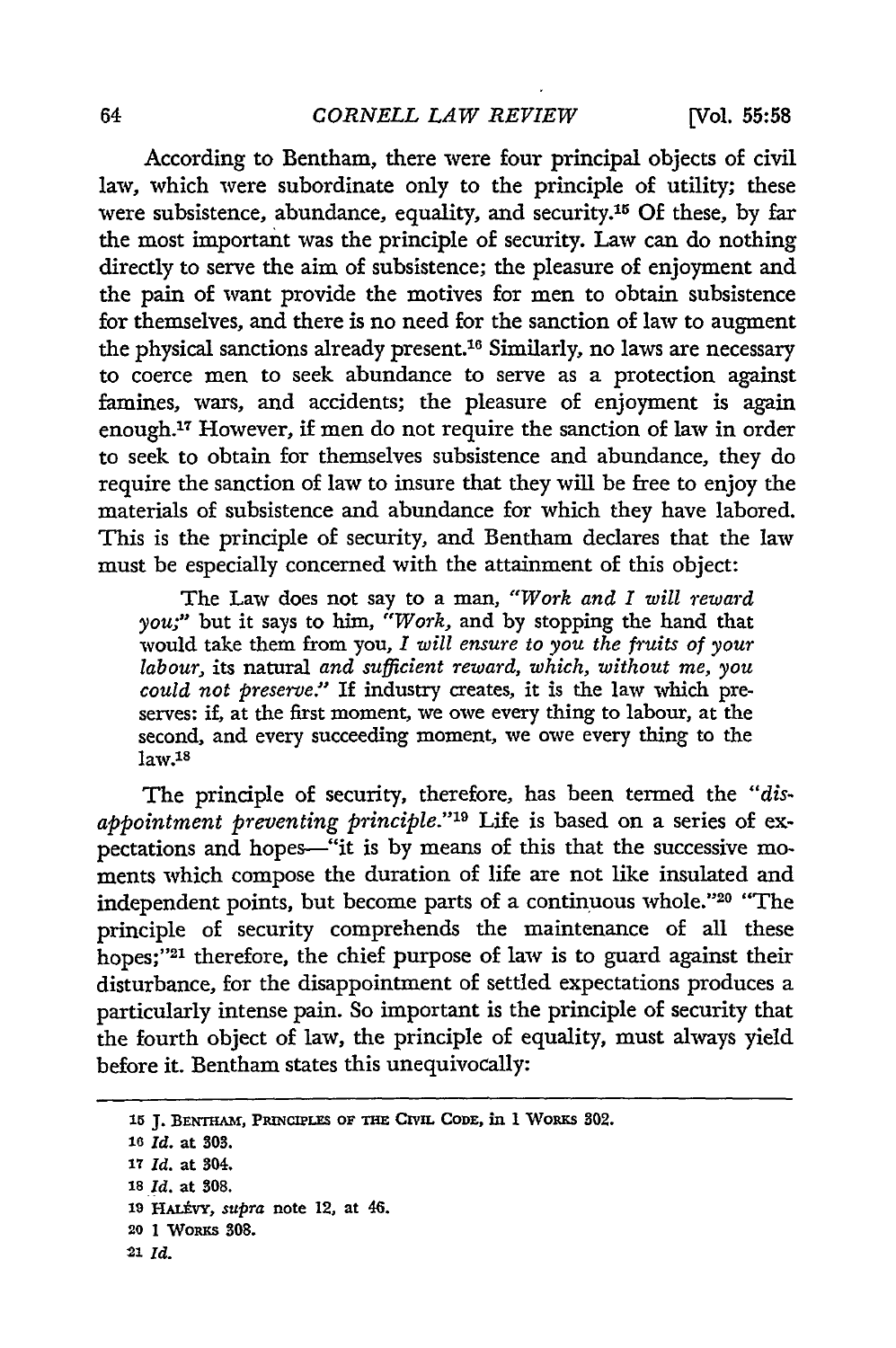When security and equality are **in.** opposition, there should be no hesitation: equality should give way. The first is the foundation of life-of subsistence-of abundance-of happiness; every thing depends on it. Equality only produces a certain portion of happiness: besides, though it may be created, it will always be imperfect; if it could exist for a day, the revolutions of the next day would disturb it. The establishment of equality is a chimera: the only thing which can be done is to diminish inequality.<sup>22</sup>

Although Bentham believed that the law could work toward the elimination of inequality, he stipulated that this process could only be undertaken gradually, so that nothing be done to unsettle immediate expectations. He declared that the law might do this by intervening in the distribution of estates to prevent unnecessarily large inheritances and by removing artificial barriers to equality, such as state-maintained monopolies and entails.<sup>23</sup> His principle of equality, therefore, referred not to an equality of status or wealth, but only to an equality of opportunity.<sup>24</sup>

Since the single most important object of law is the protection of individual expectations, it is imperative that all law exhibit two characteristics-cognoscibility and accessibility.25 Unless the law were cognoscible, that is, in a form in which it could be understood by everyone, and accessible, that is, readily available to everyone, no one except a small coterie of judges and lawyers would be justified in maintaining any expectations at all, for only this small group would be able to know whether the law would support their expectations. To obtain cognoscibility and accessibility in the law, Bentham constantly insisted upon the necessity of codification. Judge-made law, he asserted, was "dog-law":

Scarce any man has the means of knowing a twentieth part of the laws he is bound by. Both sorts of law are kept most happily and carefully from the knowledge of the people: statute law by its shape and bulk; common law by its very essence. It is the judges (as we have seen) that make the common law. Do you know how they make it? Just as a man makes laws for his dog. When your dog does anything you want to break him of, you wait till he does it, and then beat him for it. This is the way you make laws for your dog: and this is the way the judges make law for you and me. They won't tell a man beforehand what it is he *should not do* -they won't so much as allow of his being told: they lie by till he

19691

<sup>22</sup> *Id.* at **311.**

**<sup>23</sup>** *Id.* at **312-13.**

<sup>24</sup> *See* **F.C.** Montague, *Introduction* to **J. BENTHAM, FRAGMENT ON GOVERNhdENT** 41 **(1891).**

*<sup>25</sup> See* J. STONE, **TaE PRoviNcE AmD FUNCION OF LAw 287-88** (1946).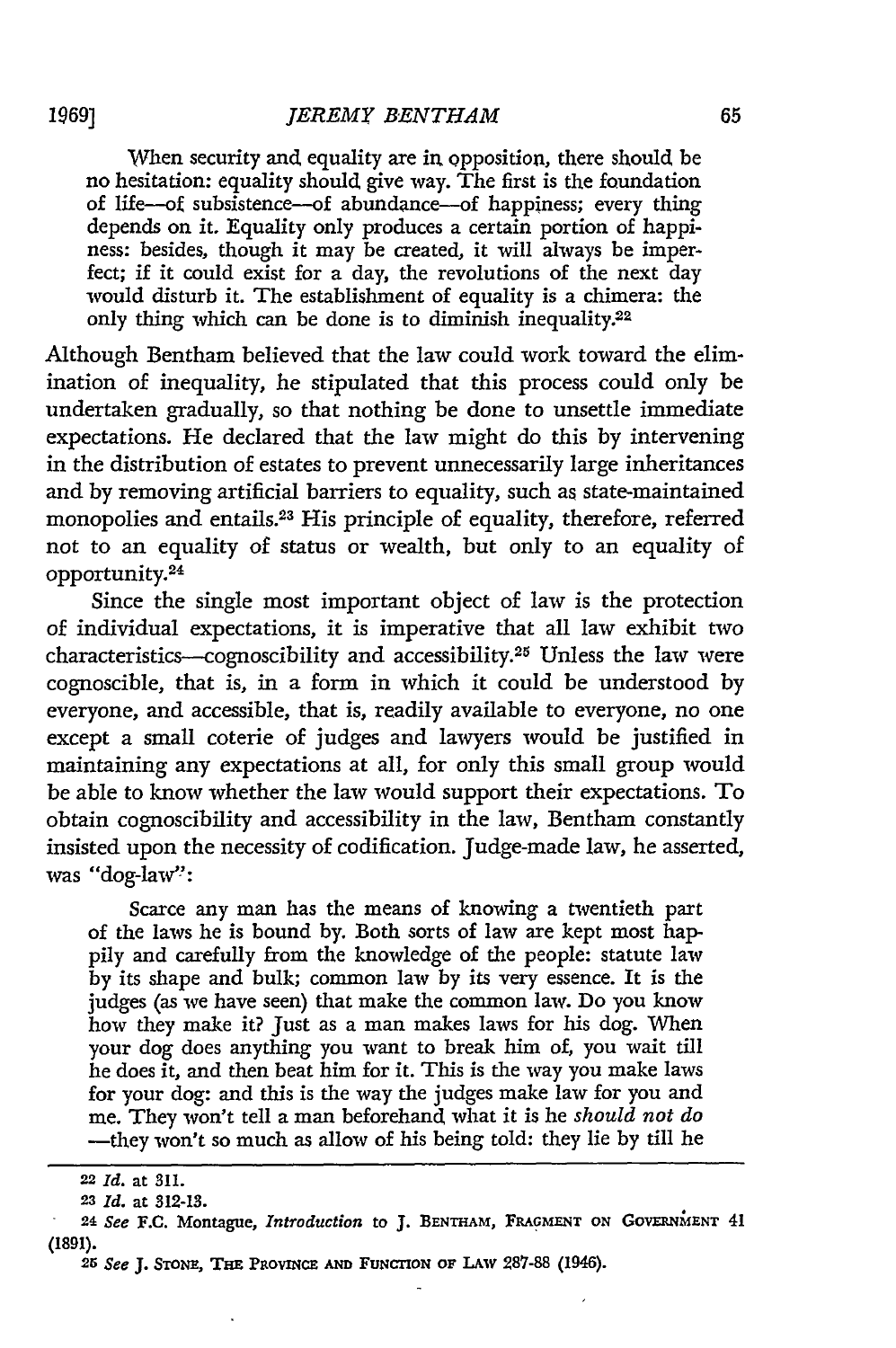has done something which they say he should not *have done,* and then they hang him for it. What way, then, has any man of coming at this dog-law? Only by watching their proceedings: by observing in what *cases* they have hanged a man, in what *cases* they have sent him to jail, in what *cases* they have seized his goods, and so forth. These proceedings they won't publish themselves, and if anybody else publishes them, it is what they call a contempt of court, and a man may be sent to jail for it.26

This attack was leveled at William Henry Ashhurst, a puisne judge of the Court of King's Bench, who in 1792 delivered a wellpublicized charge to a Middlesex grand jury, in which he condemned the French Revolution, and, by comparison, heaped exorbitant praise on English government and English law. The title of the brief tract containing Bentham's attack was *Truth v. Ashhurst,* a particularly vicious title for a work criticizing a judge. Bentham's chief adversary in the area of the common law; however, was hardly Ashhurst, but was, instead, Blackstone. In the *Commentaries,* Blackstone had spoken of common law and statute law together as making up the rules "prescribed to the inhabitants of this kingdom."<sup>27</sup> Bentham replied to this in his *Comment on the Commentaries*<sup>28</sup> in the pungent and vivacious style that characterized his early writings:

As to Common Law, where is it prescribed? What is there in it to prescribe? Who made it? Who expressed it? Of whom is it the Will? Questions all these to which he should have had an answer ready before he spoke of Common Law as real Law, . . . and . . . as being a Law prescribed.<sup>29</sup>

With regard to accessibility, Blackstone unhappily stated that the manner in which the law was "notified" to the citizens was a "matter of very great indifference." However, he quickly stated that the law might be notified by proclamation, or "by universal tradition and long

**27 1 BLACKSrONE,** *supra* note 6, at **63.**

28 *Comment on the Commentaries,* written in **1775,** is a more general attack on Blackstone than the *Fragment on Government.* Bentham did not bother to have it published, and it was not brought to light until 1928, when it was discovered by Charles Warren Everett in the course of a comprehensive inspection of Bentham's manuscripts at University College, London. A great deal of the *Comment on the Commentaries* was taken up with Bentham's rebuttal of the views expressed by Blackstone on the common law.

29 J. BENTHAM, COMMENT ON THE COMMENTARIES 65 (1928).

**<sup>26</sup> J. BENTHAM, TRUTH v. AsHHURsT,** in 5 WORKS **235.** It should be noted that Bentham's remarks regarding the inability of reporters to publish judicial decisions was less than fair. **Up** to the middle of the 18th century, the permission of the judges was usually obtained before reports were made public, but after that time reporters no longer sought formal permission, although judicial pressure was sometimes employed to cause a case to be omitted from the published reports. *See* 12 W. HoLDswoRTH, A HISTORY **OF ENGLISH** LAw **110-13** (1938).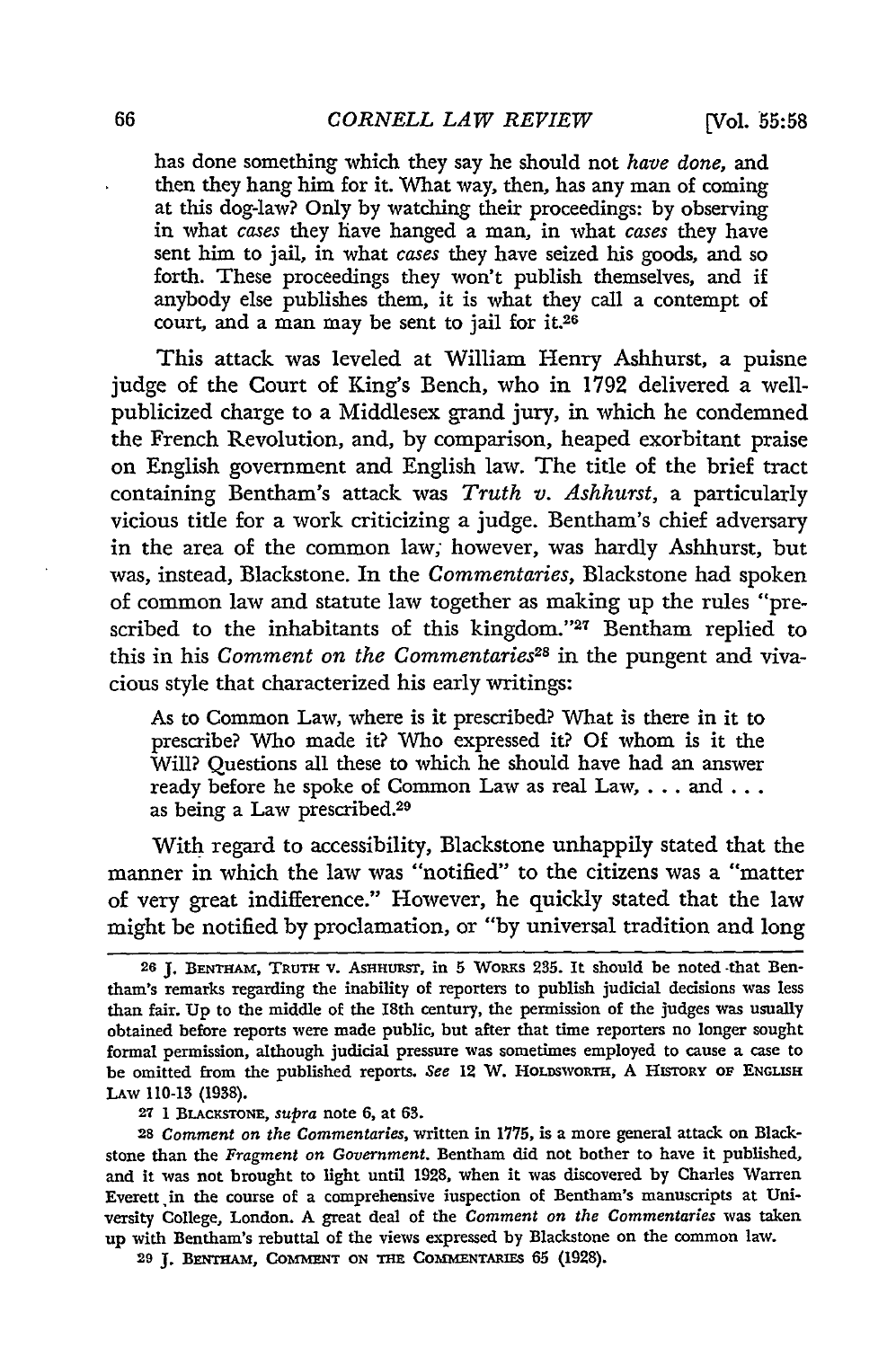practice, which supposes a previous publication, and is the case of the common law of England," and ought to be notified "in the most public and perspicuous manner; not like Caligula who (according to Dio Cassius) wrote his laws in a very small character, and hung them upon high pillars, the more effectually to ensnare the people."30

Bentham found this totally unsatisfactory:

**1969]**

This Common Law of England then is "notified" sufficiently, the "tradition" of it is as "universal" as he would wish it. If he means this, one may believe him. In the meantime, who is there that knows it? nobody but a few Lawyers. It is well if *they* do. But whether it is made known in any more effective manner, is to him "matter of great indifference." This may be: tho to a Lawyer it is charity to suppose it: but to the people, that it is not better notified is a "matter of great" and well-merited complaint. . . .

**...** He tells us of Caligula the Roman Tyrant, who "hung up" his Laws "in a small character" (but who *hung them up*remember this ye Legislators and ye hoarders-up of unpublished judgments-but he hung them up).<sup>31</sup>

In his *General View of a Complete Code of Laws,* Bentham summarized his arguments against judge-made law, which, he stated, must always be *ex post facto* in that it is made by judges to apply to particular cases after they have arisen, and he explained why members of the legal profession maintained their high regard for this type of law:

The grand utility of the law is certainty: unwritten law does not-it cannot-possess this quality; the citizen can find no part of it, cannot take it for his guide; he is reduced to consultations -he assembles the lawyers-he collects as many opinions as his fortune will permit; and all this ruinous procedure often serves only to create new doubts.

Nothing but the greatest integrity in a tribunal can prevent the judges from making an unwritten law a continual instrument of favour and corruption.

But wherever it exists, lawyers will be its defenders, and, perhaps innocently, its admirers. They love the source of their power, of their reputation, of their fortune: they love unwritten law for the same reason that the Egyptian priest loved hieroglyphics, for the same reason that the priests of all religions have loved their peculiar dogmas and mysteries.32

Bentham's contempt for the practicing lawyer knew almost no

 $\sim$   $\sim$   $\sim$   $\sim$   $\sim$ 

**82 3** *Wopus* **206.**

<sup>80 1</sup> BLACKSTONE, *supra* note 6, at 45-46.

**<sup>31</sup> BENTHAm,** *supra* note 29, at **68-69.**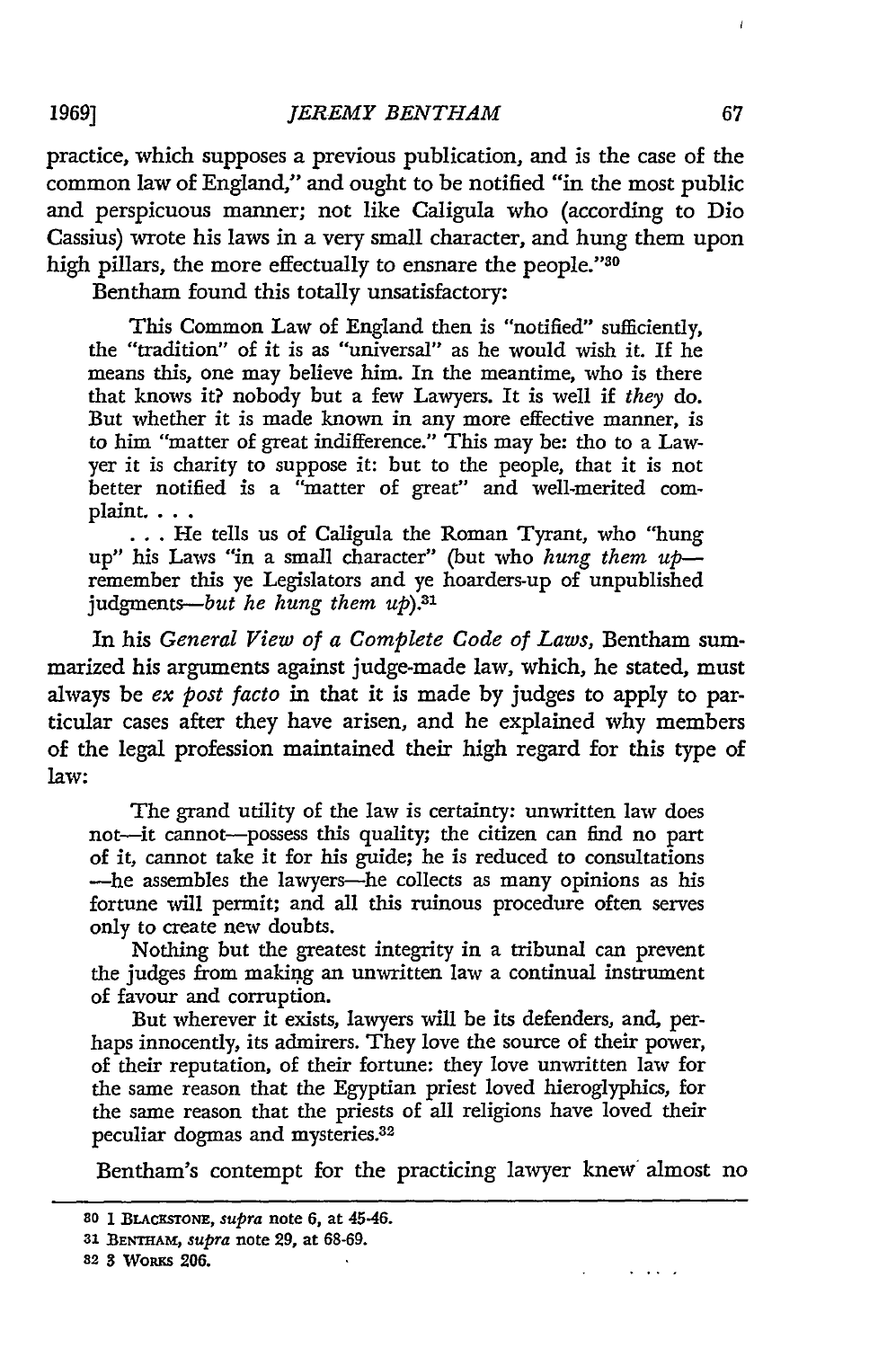bounds, He spoke of the going concern of "Judge **&** Co.," whose thriving business consisted of relieving litigants of as much money as possible through court and attorneys' fees. It was in the interest of "Judge **&** Co." to make the law as confusing as possible, to delay the administration of justice, and to establish large numbers of technical barriers to final judgments.<sup>33</sup>

To lessen the power of the grasping breed who made up "Judge & Co.," to add certainty—"the grand utility of the law"—to the legal system by promoting the cognoscibility and accessibility of legal rules, and thereby to advance the principle of security by preventing the disappointment of settled expectations, Bentham insisted on the necessity of a code of laws. But in the formulation of this code the sole criterion to be considered was to be the principle of utility. Therefore, all other possible criteria which in themselves might allow the establishment of law would have to be rejected. Among these other criteria the most prominent was that of natural rights, and Bentham did not hesitate in attacking it. The concept of natural rights, he declared, was "nonsense upon stilts."34 A right should be looked upon as imprescriptible only if granting it that status would provide for the greatest happiness of the greatest number. However, if that were the case the right would be protected solely because it accorded with the principle of utility, and not because it could be looked upon as inalienable on the basis of some other standard.

In 1791, Bentham wrote an essay entitled *Anarchical Fallacies,* which was prudently allowed to go unpublished until 1816. This was a critical analysis of the French Declaration of the Rights of Man, in which Bentham vigorously exposed the logical weaknesses inherent in a theory of natural rights. Taking each article of the Declaration in turn, Bentham pointed to the errors and ambiguities it contained. Article I of the Declaration began: "Men are born and remain free, and equal in respect of rights." Bentham's reply: "Absurd and miserable nonsensel When the great complaint . . . is -- that so many men are born slaves."<sup>35</sup> Moreover, with respect to equality of rights, Bentham sarcastically added: "The apprentice, then, is equal in rights to his master."<sup>36</sup> Perhaps, he conceded, the authors of the Declaration intended to abolish all master-servant relationships, but such a prospect was so contrary to the principle of utility that he could not refrain from attacking it. What a declaration that liberty was incompatible with servitude actually meant, he asserted, was: "Better a man should

*<sup>33</sup> See* **J. BENTHAm, RATIONALE OF JUDICIAL EVIDENCE, in 7 WoRuS 226-311.**

**<sup>34</sup> J.** BNwT.Am, **ANARCmCAL FALLACIS, in 2 WoaxS 501.**

**<sup>35</sup>** *Id.* **at 498.**

*<sup>86</sup> Id.*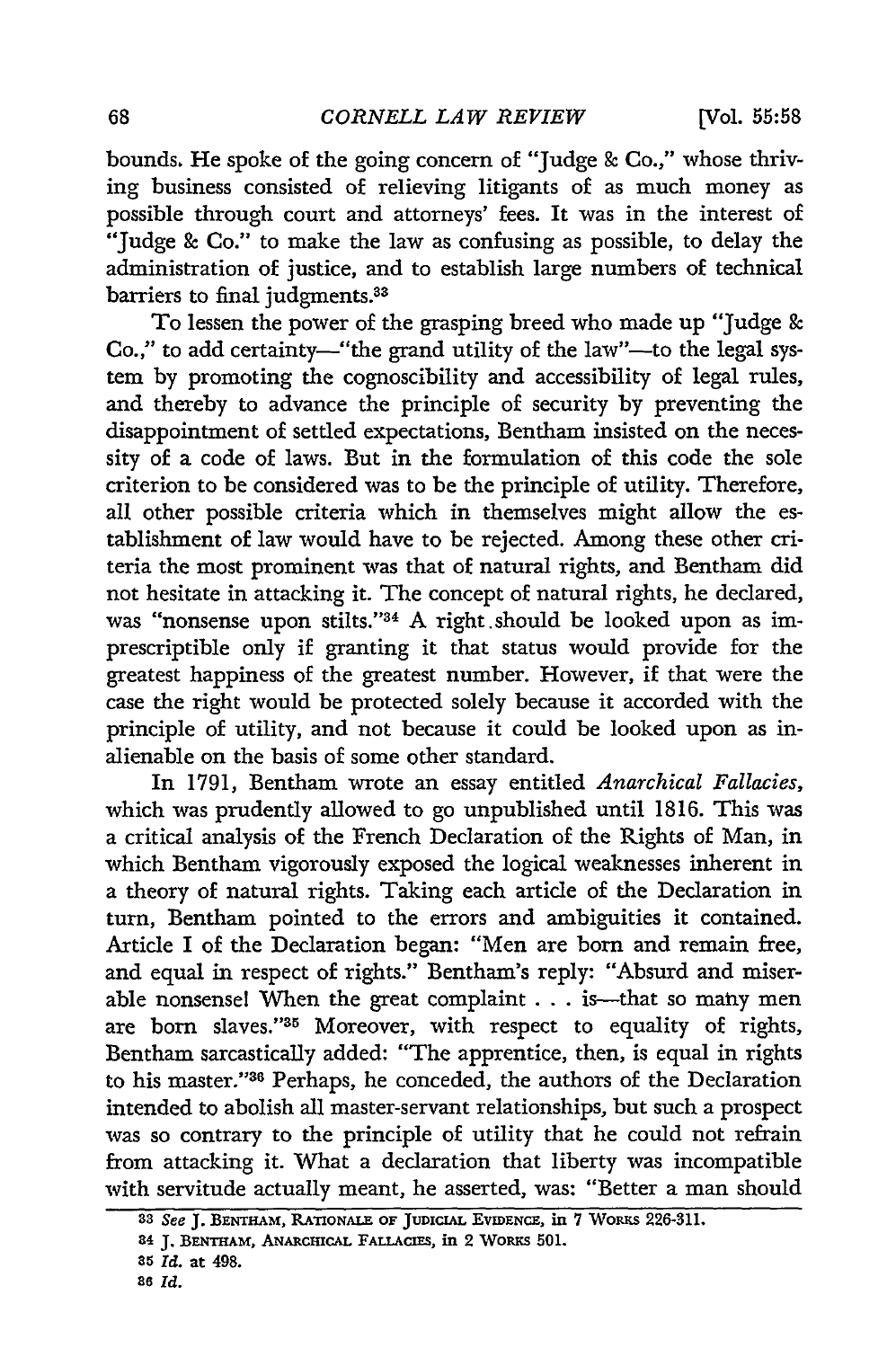starve than hire himself;—better half the species starve, than hire itself out to service."<sup>37</sup>

**A** theory of natural rights necessarily implies the existence of rights granted by a source outside the state and completely independent of it. Bentham rejected such a concept categorically. Natural rights was to him an anarchical doctrine, for it invited disregard and disobedience of positive law, and as such was entirely contradictory to the principle of utility. The grand utility of the law was certainty and the prevention of disappointment, but if one could declare that existing positive law was void because it conflicted with natural law and could, therefore, violate positive law with impunity, certainty and security would vanish, leading inevitably to the very widespread dissemination of pain. Nor could natural rights be called into play if existing law was contrary to the principle of utility; the remedy for such a situation was new legislation, not an appeal to nebulous rights outside of government. Bentham declared:

In proportion to the want of happiness resulting from the want of rights, a reason exists for wishing that there were such things as rights. But reasons for wishing there were such things as rights, are not rights;-a reason for wishing that a certain right were established, is not the right-want is not supply-hunger is not bread.38

The crisis of the French Revolution provides an interesting commentary on Bentham's driving passion for law reform. He was little interested in the cause of the revolution, or in political reform, as such.<sup>39</sup> However, he quickly saw in the French Revolution an exceptional opportunity to advance the cause of utilitarianism. Allowing his attack on the Declaration of the Rights of Man to remain unpublished, he instead dispatched to the States General two essays on parliamentary procedure and judicial reorganization, and also offered to the French his plan for a "Panopticon," a humane prison based entirely on utilitarian principles. He even indicated his willingness to go to France, if the "Panopticon" plan were adopted, in order to become "gratuitously the gaoler thereof."40

**<sup>37</sup>** *Id.* at 499.

**<sup>8</sup>***Id.* at 501.

**<sup>39</sup>** He was originally quite diffident regarding forms of government; in Great Britain, his espousal of the cause of parliamentary reform came only after he was convinced that the aristocracy, to protect their own interests, were unalterably opposed to utilitarian legislative reform, and after he found that his most devoted adherents were democrats. HALEVY, supra note 12, at **251-59.**

**<sup>40</sup>** 1 *STEPHEN,* supra note 1, at **197.** Stephen comments that Bentham's "proposal to become a gaoler during the revolution reaches the pathetic **by** its amiable innocence." *Id.* at **198.**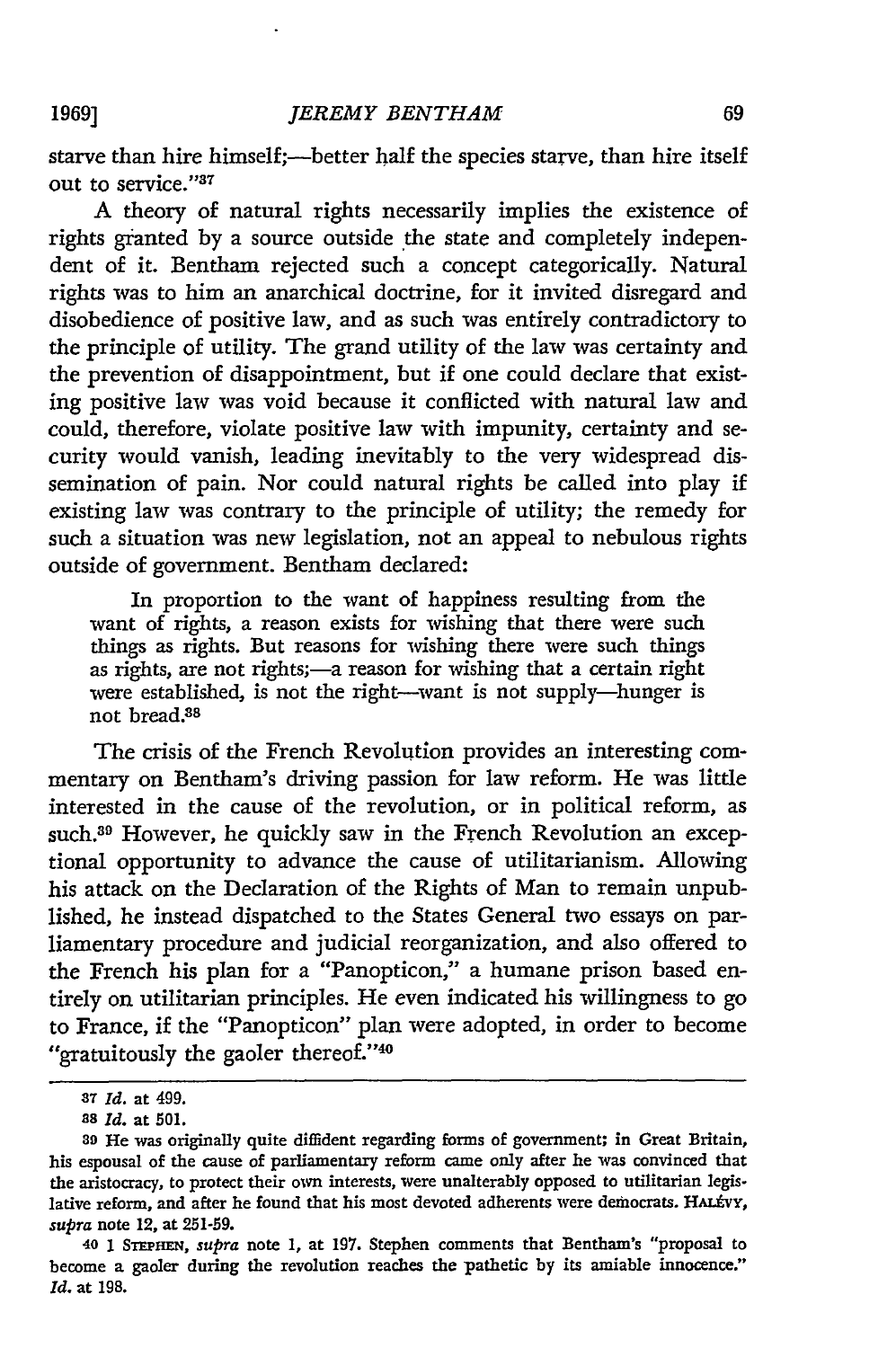Bentham's writings, of course, had no effect whatever on the National Assembly, although that body subsequently conferred upon him the honorary title of citizen.<sup>41</sup> However, his effort was typical of his constant endeavor to secure the adoption, in some nation, of his codification proposals. Ironically, although the bulk of his attack on existing law was directed at the English legal system, England was the least likely of any of the nations of Europe to adopt a code. The En**glish** were exceedingly proud of their liberty, particularly in view of the conspicuous lack of liberty extant elsewhere in eighteenth-century Europe, and were willing to attribute to the common law a large share of the reason for their freedom.<sup>42</sup> On the other hand, the continent appeared to be very fertile ground for the development of legal codes and, as utilitarianism was politically neutral, Bentham strove to impress upon the monarchs of Europe the wisdom of adherence to the principle of utility in their formulation. He was especially anxious to gain the attention and approval of Catherine of Russia,<sup>43</sup> but, as Professor Halévy has stated, his one overpowering desire was "to secure the drawing up and the promulgation of his entire Code, everywhere, somewhere, no matter where."44

#### **III**

**A** legal code being an indispensable requirement of the principle of utility, it was, of course, essential that Bentham consider the content of such a code and the criteria to be employed in order to insure that every provision of the code would be in strict conformity with utility. To this problem Bentham addressed himself at great length, and a great deal of his writing was devoted to explicating the principles underlying the formulation of the perfect utilitarian code.

It was, first of all, to be assumed that all law would be contained within the covers of the volume containing the code. Nothing that was not explicitly stated in the code was to be permitted to have

**44 HALvY,** *supra* note 12, at 149.

**<sup>41</sup>** HAUvY, *supra* note 12, at **173.**

**<sup>42</sup>** DicaY, *supra* note 9, at 146.

**<sup>43</sup>** In **1779,** when his brother Samuel traveled to Russia, Bentham hoped that he could put his proposals before the Empress. In a letter to his brother, written in French, Bentham called upon him to do everything he could to win Catherine over. He wrote, in part: "Plut6t que de la manquer, tu la guetteras dans les rues, tu te prosterneras devant elle, et, après avoir mangé autant de poussière que tu as envie, tu lui jetteras mon billet au nez, on bien a la gorge, si elle veut bien que tes mains soient *a:' quoted in* Everett, *supra* note **11,** at **10.**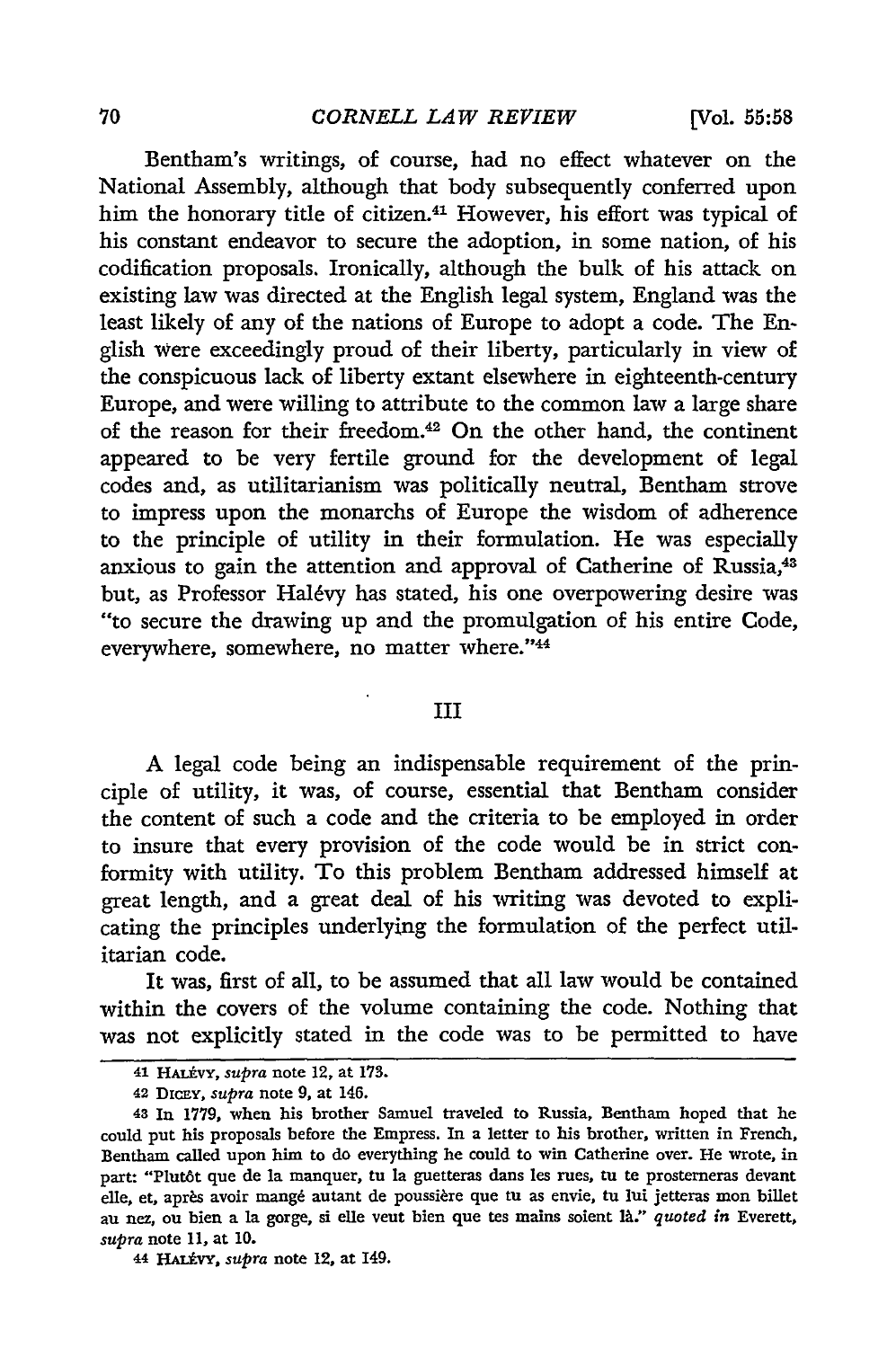the force of law. This was entirely in accordance with the necessity for the cognoscibility and accessibility of all law which he stressed, for, if the code could be supplemented by judge-made law as the need arose, its certainty would be correspondingly diminished. Bentham conceded that cases would arise for which no clear statement of the law could be found in the code. However, even here the judge was not to be permitted to interpret the law and arrive at a decision. Instead, if the code were obscure on a subject of controversy, it was to be up to the judge to refer the matter to the legislature for solution.

The only power of interpretation left to the judge would be in cases in which the will of the legislature was clear, but in which it had "failed to express [its will], either through haste or inaccuracy of language."<sup>45</sup> Thus the task of the judge was to be largely mechanical or clerical. He was to occupy a very minor position in the government, but his workload could be expected to be quite small since the code would be available and clear to all men, who would, therefore, settle their disputes on the basis of its provisions without resorting to futile litigation. Moreover, the clarity of the law made it entirely unnecessary for judges to have had legal training; consequently, to guard against the reactivation of "Judge **&** Co." and to insure that judges and lawyers would not conspire to increase fees by the introduction of false obscurity or unnecessary delay into the legal system, Bentham would have barred lawyers from serving as judges.<sup>46</sup>

Needless to say, the style and language of the code was, for Bentham, a matter of prime importance—the clarity and precision on which he insisted was not to be obtained by careless drafting. With regard to precision, each provision of the code was to be worded in such a way as to convey one and only one idea. A statute prohibiting murder, for example, should not provide punishment for "whosoever draws blood," for, if it did, a surgeon would be liable to punishment under it, while a murderer who did not draw the blood of his victim would not.47 With regard to style, brevity was the most important factor, and was to apply to both sentences and paragraphs. Commenting that "[i]n the English statutes, sentences may be found which would make a small volume," Bentham argued for shorter sentences to provide greater rest for the mind of the reader and greater ease of

<sup>45</sup> **J. BENTHAM, GENERAL VIEW OF A COMPLETE CODE OF LAWS, in 3 WORKS 210.** 

 $46$  **J. BENTHAM, CONSTITUTIONAL CODE, in 9 WORKS 592.** 

**<sup>47</sup>** *BENmTA,* supra **note** 45, at **207.**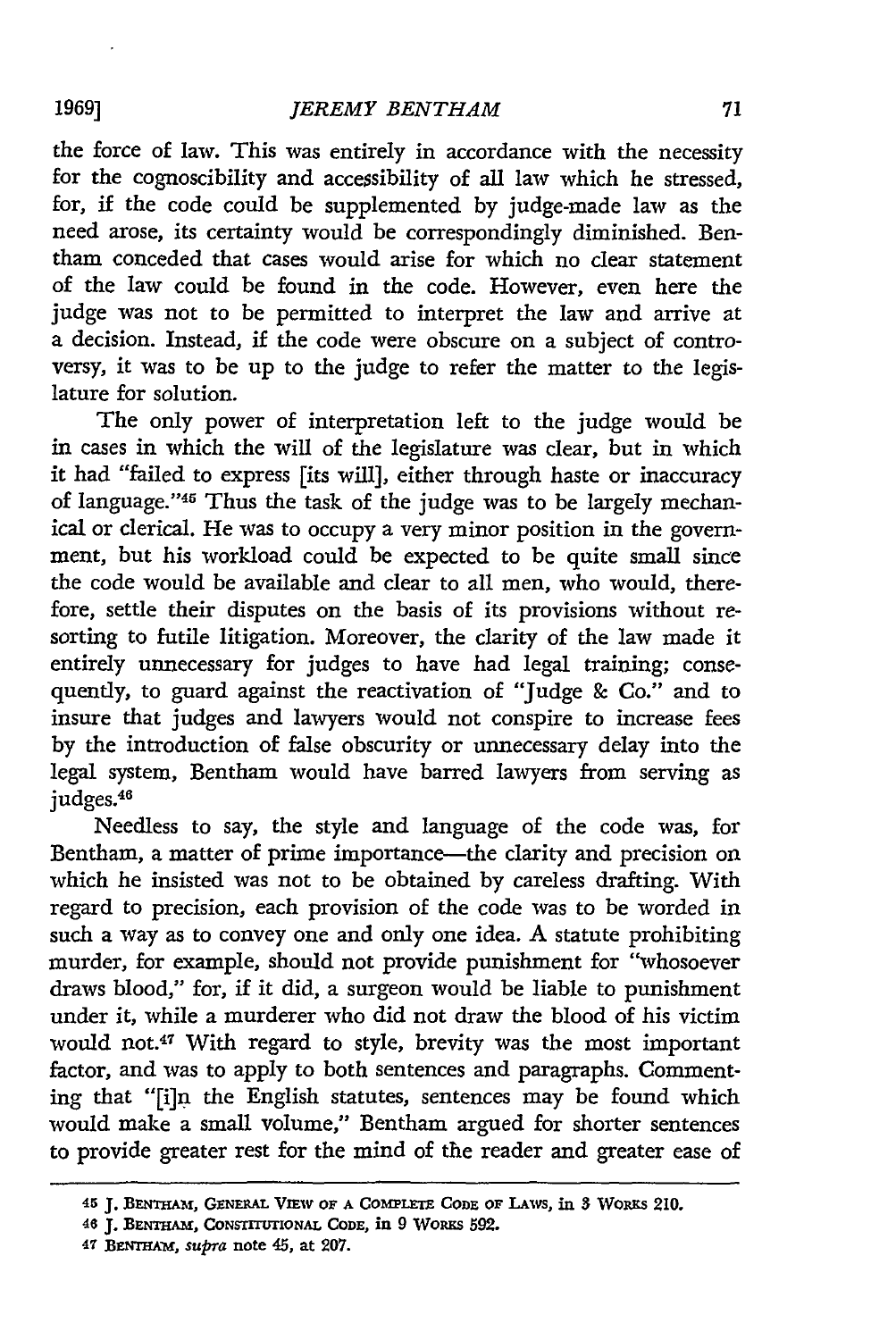$\frac{1}{2}$ 

understanding. 48 He also offered four positive stylistic rules to be observed by the legislator drafting the code: *(1)* Avoid all technical or legal terms wherever possible; *(2)* if technical terms must be used, define them carefully in the body of the law; *(3)* define technical terms in "common and known words"; and (4) if the same idea is to be expressed more than once, express it in exactly the same words.49 If these rules were observed, Bentham felt certain that

A code formed upon these principles would not require schools for its explanation, would not require casuists to unravel its subtilties. It would speak a language familiar to everybody: each one might consult it at his need. It would be distinguished from all other books **by** its greater simplicity and clearness. The father of a family, without assistance, might take it in his hand and teach it to his children, and give to the precepts of private morality the force and dignity of public morals.<sup>50</sup>

If solidly grounded on the principle of utility, the code, once formulated, would express the law in terms that would rarely need to be amended. Such amendments as would take place from time to time would only infrequently be of a substantive nature and would largely be concerned with points of obscurity or stylistic deficiencies. General amendments would only have to be considered once in each century:

[O]nce in a hundred years, let the laws be revised for the sake of changing such terms and expressions as **by** that time may have become obsolete-remembering that this will be more needful in regard to the language of the legal formularies in use, than that' of the text of the laws themselves.<sup>51</sup>

Bentham, however, did not claim that observance of the principle of utility would yield eternal verities, or that a code suitable for one country at one time would be suitable for all countries at all times. In this regard he was influenced **by** the thinking of Montesquieu, and he acknowledged this in his essay on the *Influence of Time and Place in Matters of Legislation:*

Before Montesquieu, a man who had a distant country given him to make laws for, would have made short work of it. "Name to me the people," he would have said; "reach me down my Bible, and the business is done at once. The laws they have been used to, no matter what they are, mine shall supersede them: manners, they shall have mine, which are the best in nature; religion, they shall

**<sup>48</sup>** *Id.* at 208. **49** *Id.* **at 209.**

**<sup>50</sup>** *Id.*

**<sup>51</sup>** *Id.* at 210.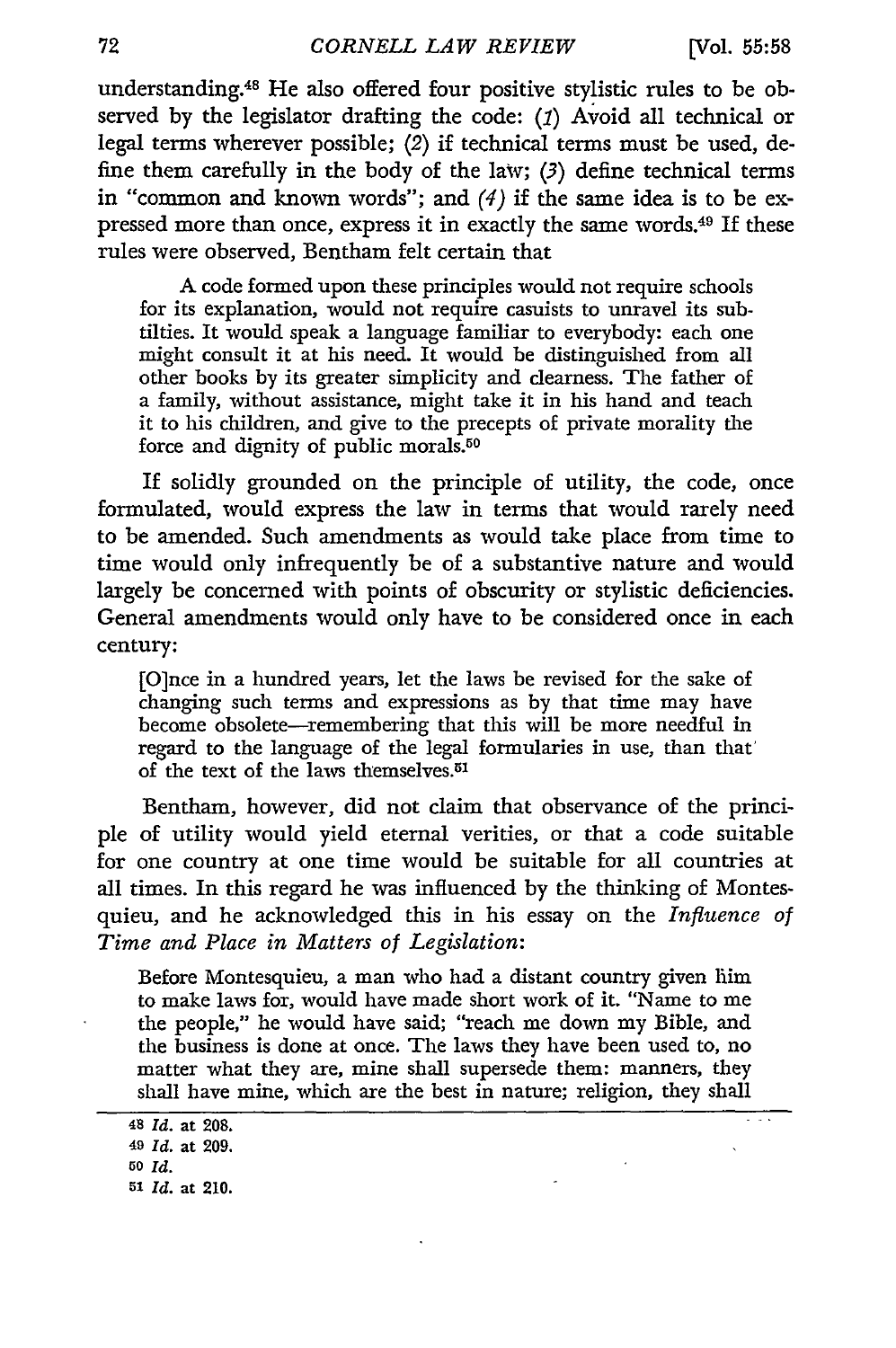have mine too, which is all of it true, and the only one that is so." Since Montesquieu, the number of documents which a legislator would require is considerably enlarged. "Send the people," he will say, "to me, or me to the people; lay open to me the whole tenor of their life and conversation; paint to me the face and geography of the country; give me as close and minute a view as possible of their present laws, their manners, and their religion."52

Nevertheless, Bentham by no means accepted Montesquieu wholeheartedly. Climatic conditions, which were of such predominant importance for Montesquieu, were relegated to a subordinate position by Bentham, 53 and he declared that alterations in the ideal code to meet local conditions need be only slight.54 Above all, the code should be drawn up to maximize pleasure and minimize pain, and Bentham refused to concede that "different countries [had] different catalogues of pleasures and of pains," for, he stated, "human nature may be pronounced to be every where the same."55 What might differ from country to country was the type of action that might induce pleasure or pain, and Bentham provided several examples of situations in which special laws might be needed in particular nations or regions to take account of climatic or topographical peculiarities, $56$  but the changes he allowed for in his examples were largely trivial. As Sir William Holdsworth observed, "[h]is real belief is that laws grounded on the true principle of utility are suited to all times and places. He 'reaches down' the principle of utility, and uses it in much the same way as a man, before Montesquieu, used his Bible. '57 It was because of this that he felt himself competent to draw up a code that could be put into practice "everywhere, somewhere, no matter where."

#### IV

The culminating work of Bentham's life was the unfinished *Constitutional Code,* to which he turned in earnest about 1820, and on which he continued to work until his death in 1832. A primary impetus for the creation of the *Code* was the request of his followers

 $\frac{1}{2\sqrt{2}}\left(\frac{1}{2}\right)^{2}$ 

**57 13 HOLDSWORTH,** *supra* **note** 26, at **77.**

**<sup>52</sup>** J. **BENTmAmt, INFLUIENcE oF** Tmim **AND PLAc IN MATrERs OF LEGISLATION, in** 1 Woaxs 173 n.t.

**<sup>53</sup>***See* **HALtVY,** *supra* note 12, at 67-68.

<sup>54 13</sup> HOLDSWORTH, *supra* note 26, at 76-78.

**<sup>55</sup> BENTHAm,** *supra* note 52, at **172.**

*<sup>56</sup>See, e.g., id.* at **175.**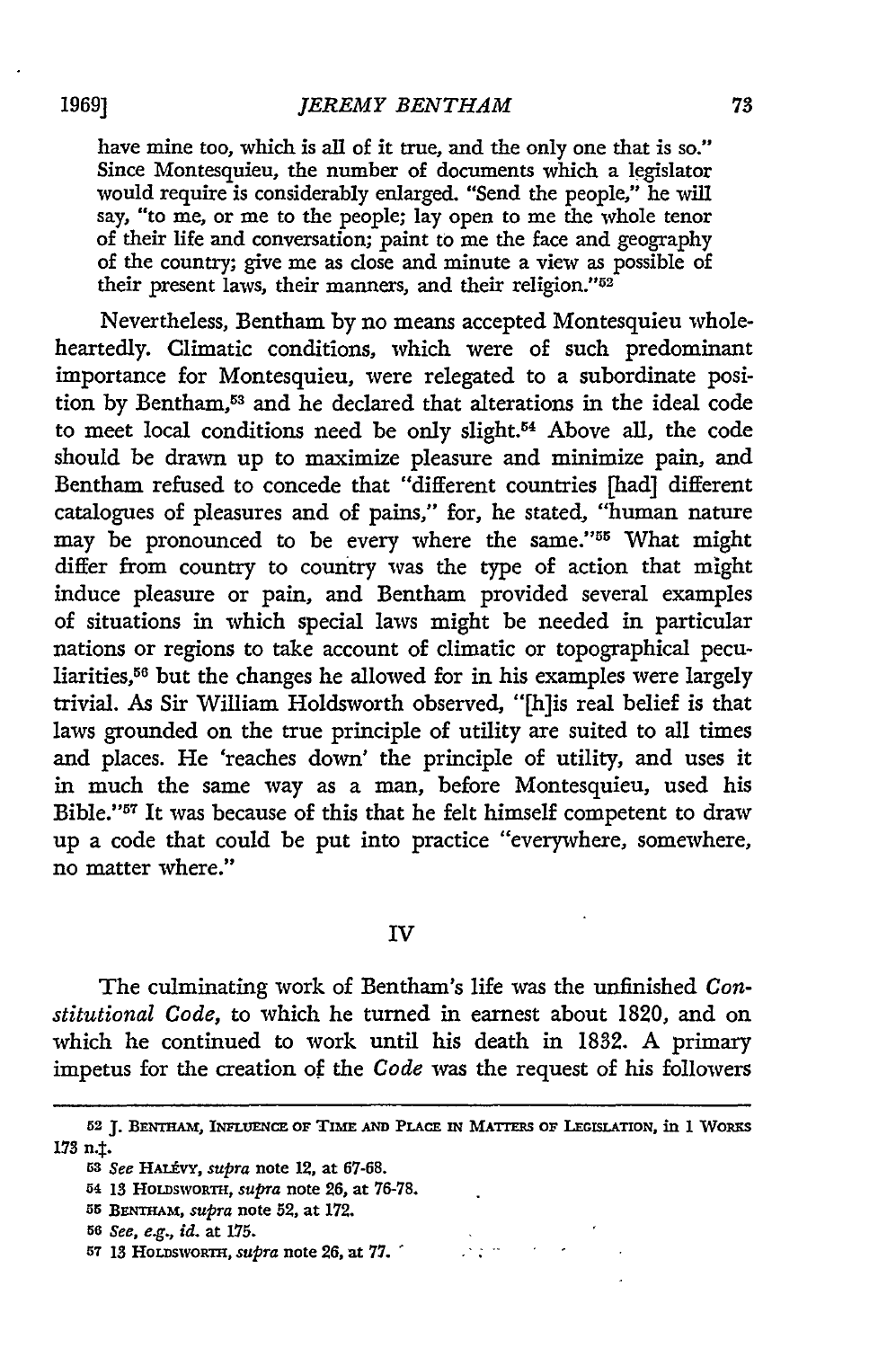in Spain and Portugal who hoped to secure its adoption there, but, of course, as Professor Hal~vy noted, the *Constitutional Code* "was addressed not only to the two States of the Iberian peninsula, but to all the nations of the earth."58 The *Code* has been described **by** Charles Warren Everett as Bentham's "greatest work,"<sup>59</sup> and it demonstrates, as Professor Everett puts it, that "Bentham's government is a positive government, not a negative one. It touches man at all points from the cradle to the grave."<sup>60</sup> The nature of this work, in fact, raises serious questions as to the validity of the traditional view of Bentham as a committed advocate of *laissez faire.*

To be sure, Bentham in his earlier works (prior to 1810) espoused the doctrine of *laissez faire,* and treated it essentially as the natural outcome of observing the principle of utility. In the *Defence of Usury,61* written in 1787, he mounted a classic attack on laws restricting the lending of money at interest and in 1793, in *A Manual of Political Economy,* he was able to write:

With few exceptions, and those not very considerable ones, the attainment of the maximum of enjoyment will be most effectually secured **by** leaving each individual to pursue his own maximum of enjoyment, in proportion as he is in possession of the means.<sup>62</sup>

He opposed excessive-in the sense of unnecessary-legislation of all varieties, declaring, "[e]very law is an evil, for every law is an infraction of liberty."63 Since legislation involved the imposition of evil on society, it could only be justified as a means of reducing or eliminating other evils of greater magnitude. And because examples of noxious and useless restraints abounded in English law, he condemned them with vigor and acerbity. In an acid passage in *Truth v. Ashhurst,* in **1792,** he wrote:

I sow corn: partridges eat it, and if I attempt to defend it against the partridges, I am fined or sent to jail: all this, for fear a great man, who is above sowing corn, should be in want of partridges.

The trade I was born to is overstocked: hands are wanting in

**<sup>8</sup> HALAVY,** *supra* note 12, at 404.

<sup>59</sup>**C.** W. **EvERmT,** JEREmY **BENTHAM 82 (1966).** Professor Everett there notes that this judgment was shared **by** "men as different from each other as Graham Wallas and Harold Laski." *Id.* An excellent summary of the *Constitutional Code* may be found *id.* **at** 84-109, and excerpts *id.* at **232-56.** The *Code* appears in 9.WoRKS. It comprises the entire volume.

**<sup>60</sup>** EvERETr, *supra* note **59,** at **89.**

**<sup>61</sup>** 3 WORKS **1.**

**<sup>62</sup> J. BENTHAM,** A **MANUAL** OF **PoLrTIcAL** ECONOMY, in 3 WopRs **35.**

**<sup>63</sup> J. BENTHAM, THEORY** oF **LEGISLATION** 48 **(2d ed.** R. Hildreth transl. **1871).**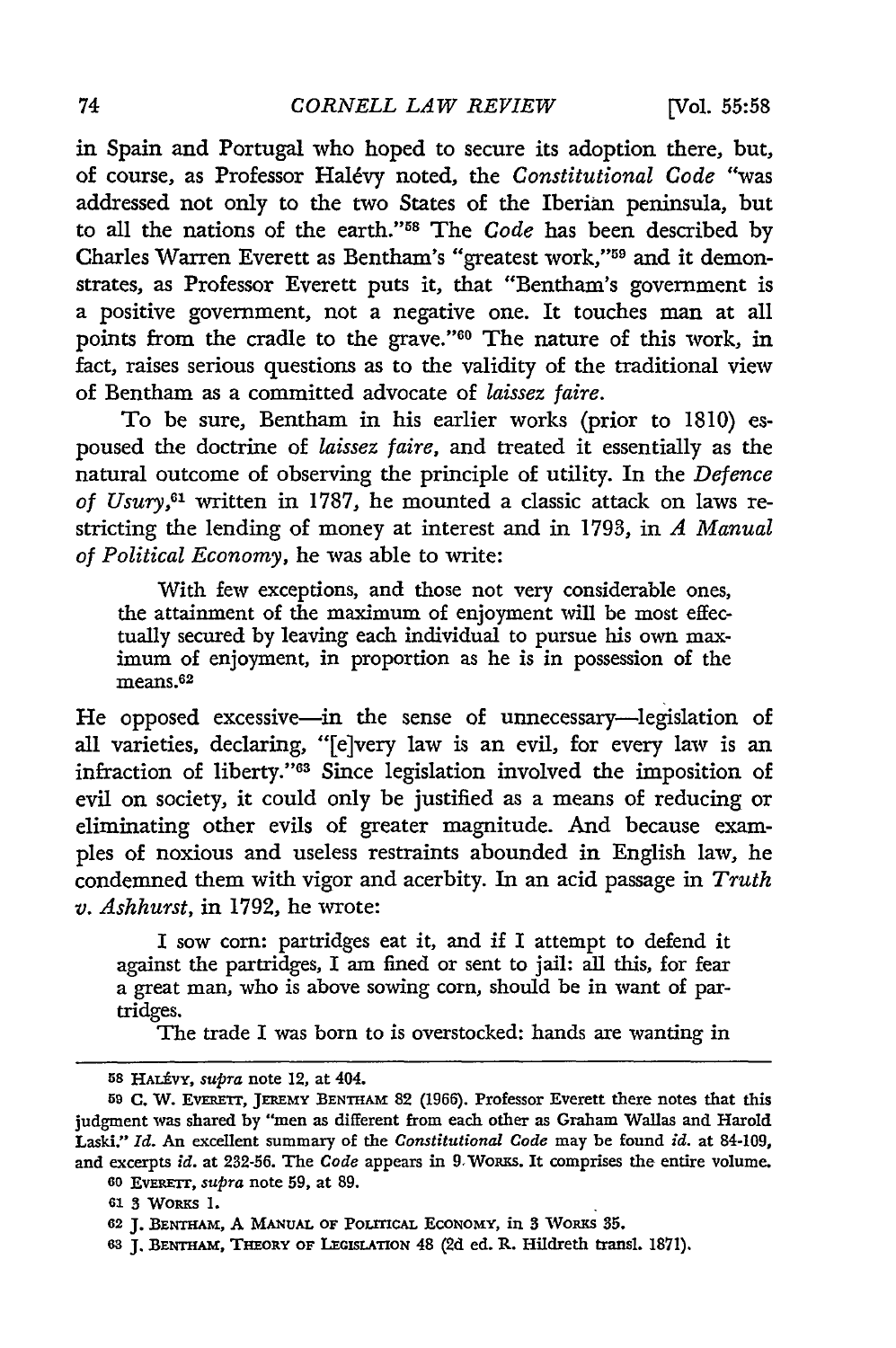another. If **I** offer to work at that other, I may be sent to jail for it. Why? Because I have not been working at it as an apprentice for seven years. What's the consequence? That, as there is no work for me in my original trade, I must either come upon the parish or starve.

... At this rate, how is work ever to get done? If a man is not poor, he won't work; and if he is poor, the laws won't let him. How then is it that so much is done as is done? As pockets are picked-by stealth, and because the law is so wicked that it is only here and there that a man can be found wicked enough to think of executing it.

Pray, Mr. Justice [Ashhurst], how is the community you speak of the better for any of these restraints? and where is the necessity of *them?* and how is *safety* strengthened or *good order* benefited by them?<sup>64</sup>

These attacks upon the archaic restrictions upon individual liberty in the common law comported well with the basic tenets of *laissezfaire* ideology that was dominant in the nineteenth century, and in that age of liberalism Bentham was acclaimed, and the influence of his thinking widespread. Reforms, however, that were originally intended as a means of enhancing liberty by the removal of legal restraints often ended as expansions of governmental power. <sup>65</sup>

There is no reason to believe that the separation of *laissez faire* and utility was a source of concern to Bentham. His interest was wholly in the latter, and he supported *laissez faire* in his early work because he firmly believed it to be the policy most congenial to the principle of utility. But the greatest happiness of the greatest

DICEY, *supra* note 9, at 305-06.

**<sup>04</sup>** BENTHAM, *supra* note 26, at 234.

**<sup>65</sup>** The irony of this was well noted by A. V. Dicey:

The guides of English legislation during the era of individualism, by whatever party name they were known, accepted the fundamental ideas of Benthamism. The ultimate end, therefore, of these men was to promote legislation in accordance with the principle of utility; but their immediate and practical object was the extension of individual liberty as the proper means for ensuring the greatest happiness of the greatest number. Their policy, however, was at every turn thwarted by the opposition or inertness of classes biassed by some sinister interest. Hence sincere believers in *laissez faire* found that for the attainment of their ends the improvement and the strengthening of governmental machinery was an absolute necessity. In this work they were seconded by practical men who, though utterly indifferent to any political theory, saw the need of administrative changes suited to meet the multifarious and complex requirements of a modern and industrial community. The formation of an effective police force for London (1829)-the rigorous and scientific administration of the Poor Law (1834) under the control of the central government-the creation of authorities for the enforcement of laws to promote the public health and the increasing application of a new system of centralisation, the invention of Bentham himself-were favoured by Benthamites and promoted utilitarian reforms; but they were measures which in fact limited the area of individual freedom.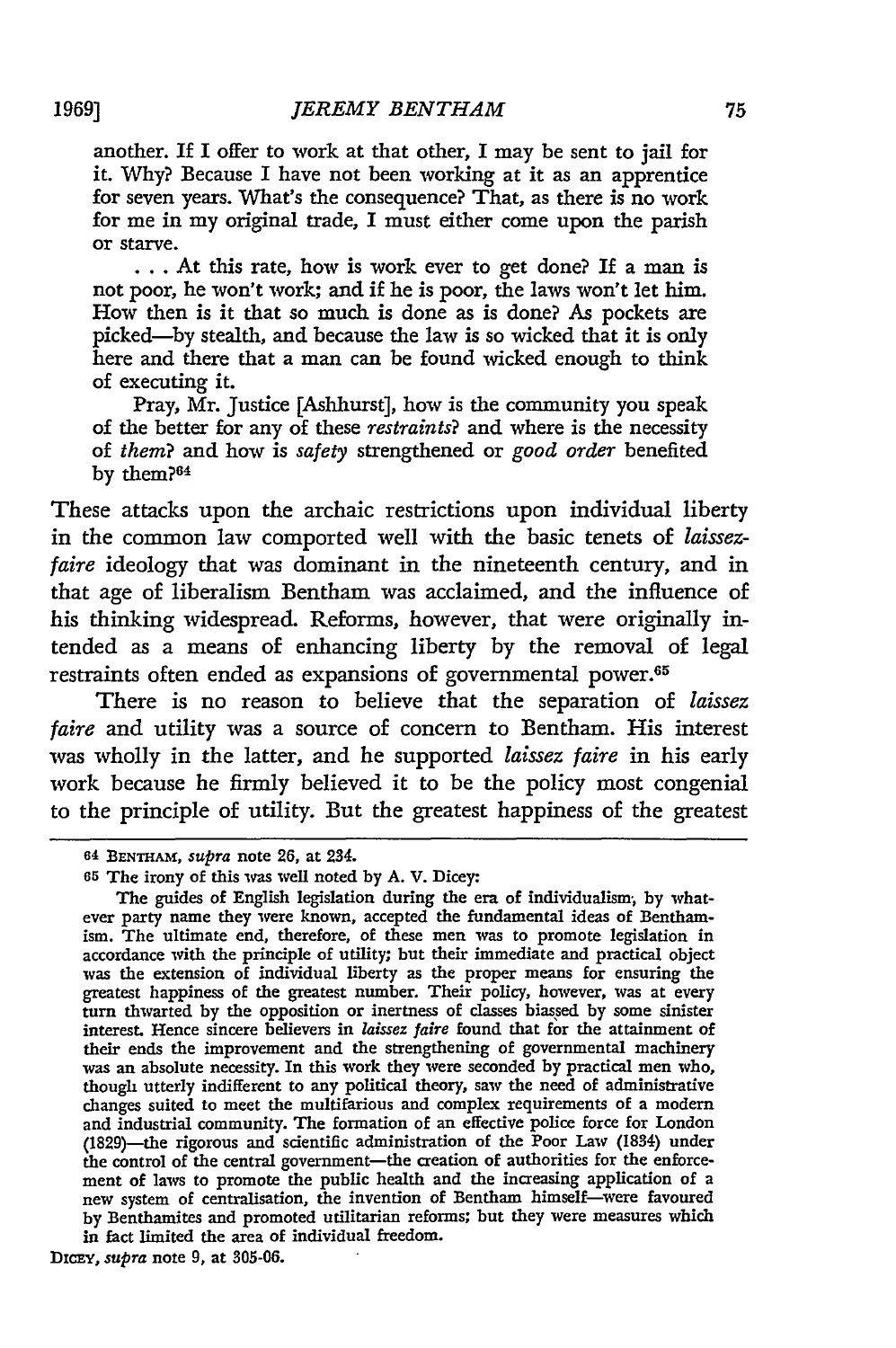number meant to him just exactly that, and his superficial economic theory was clearly subordinate to his theory of legislation. It is significant to recall Bentham's categorical rejection of the natural rights theories upon which the French Declaration of the Rights of Man and the American Declaration of Independence, as well as much of *laissez-faire* economics, were grounded. For, if there can be no natural rights, then liberty cannot be among them, and it may be swept aside **by** legislation when utility demands. Utilitarianism and *laissez faire* were tentatively united **by** circumstance, not logical necessity, and, although the march of individualism "from status to contract," in Maine's phrase, took place in the nineteenth century behind the banner of utilitarianism, Bentham's doctrine of scientific legislation was ultimately influential in the discrediting of the economic theory with which it has been commonly associated. For, when the point was reached that the gross inequalities and acute poverty resulting from the unregulated industrial economic system came to be generally recognized, the requirement of the principle of utility that law achieve the greatest happiness of the greatest number obviously called for drastic restrictions on individual liberty to alleviate the plight of the majority.

#### V

Law reform was Bentham's aim, and the success of Bentham and his followers in bringing about reform is nothing short of remarkable. As early as 1843, in the advertisement to his introduction to Bowring's edition of Bentham's works, John Hill Burton was able to list some twenty-six reforms in the law that were traceable to Bentham's arguments for their adoption and to count some ten others that had acquired substantial support.<sup>66</sup> In 1875, after more comprehensive legal reform had taken place, Sir Henry Maine declared, "I do not know a single law-reform effected since Bentham's day which cannot be traced to his influence."<sup>67</sup> Of the *Constitutional Code*, which he described as "the mine from which a whole new system of English Government and of the relation between English central and local government was extracted in the years that followed the Reform Bill of **1832,"68** Graham Wallas wrote:

<sup>66</sup> *See* Advertisement, in 1 WoRKs 3 n.<sup>2</sup>.

**<sup>67</sup> H. MAiNE, EAR.Ly HxsroRr** op **INSTITUTIoNs 397 (1875).**

**<sup>68</sup> Wallas,** *Jeremy Bentham,* **38** PoL. Sci. **Q.** 45, 54 **(1923).**